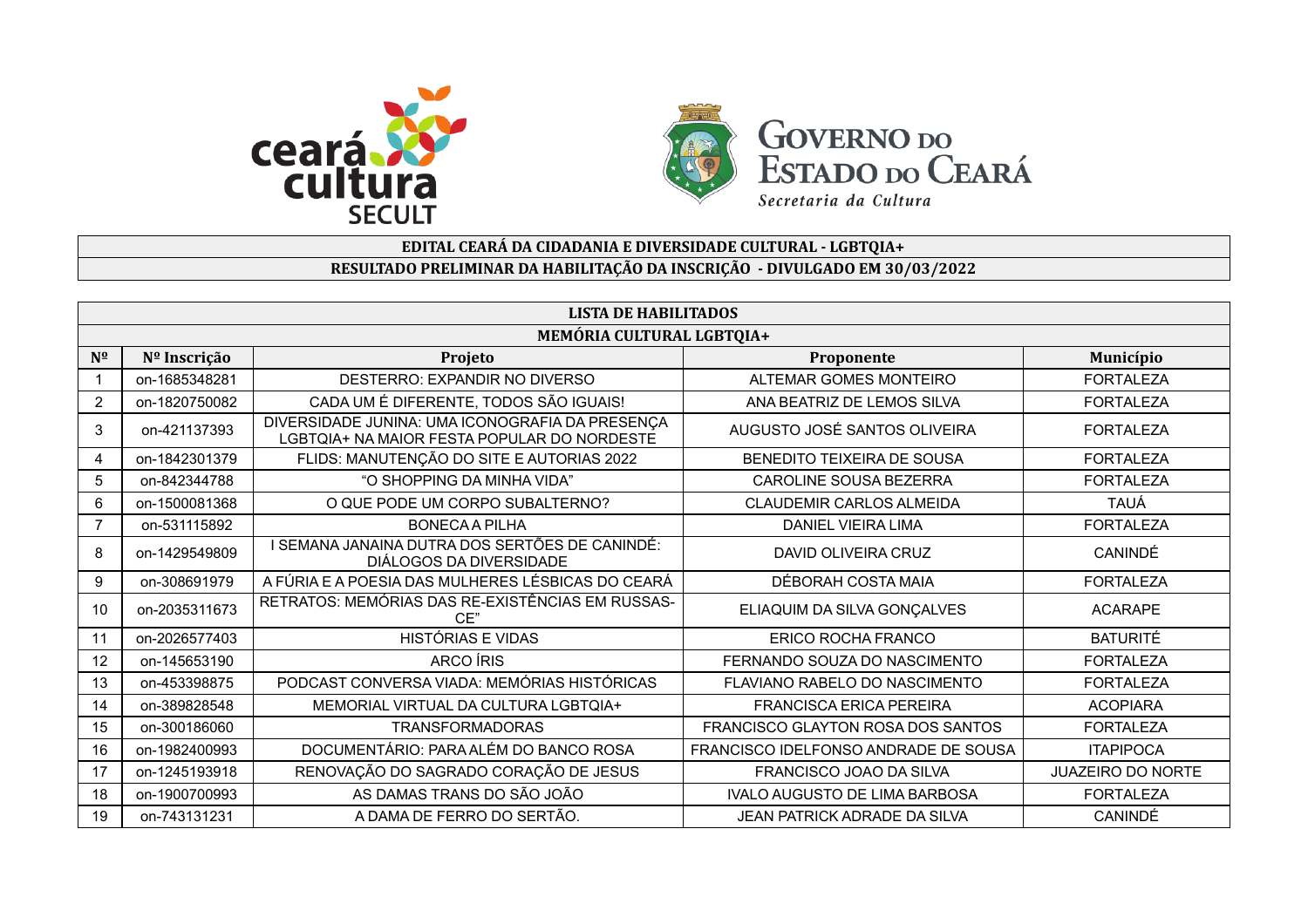| 20 | on-711423085                                                                                                                                                                                            | PROJETO DESFILE MISS GAY OLAVO OLIVEIRA 2022<br>JOHN MULLER MATIAS DE ALBURQUERQUE                |                                        | <b>FORTALEZA</b>         |
|----|---------------------------------------------------------------------------------------------------------------------------------------------------------------------------------------------------------|---------------------------------------------------------------------------------------------------|----------------------------------------|--------------------------|
| 21 | on-1993950833                                                                                                                                                                                           | MEMÓRIAS DA DIVERSIDADE                                                                           | <b>JOSÉ FLÁVIO CHAGAS</b>              | <b>IGUATU</b>            |
| 22 | on-1075462362                                                                                                                                                                                           | LIVRO DIGITAL: UM RECORTE DA CENA LGBTQIA+ DO<br><b>CEARÁ</b>                                     | JOSE LUCAS SANTANA ALEXANDRE           | <b>FORTALEZA</b>         |
| 23 | AXÉ DE TODAS AS CORES: UM OLHAR PARA A<br>DIVERSIDADE DENTRO DA RELIGIÃO AFRO-BRASILEIRA<br>on-678590557<br>CANDOMBLÉ.                                                                                  |                                                                                                   | JOSIANE CORDEIRO DE ASSIS SOUZA.       | MARACANAÚ                |
| 24 | on-1232301139                                                                                                                                                                                           | MULHER: ESTRELA QUE CLAREIA O MUNDO                                                               | KELMA LUZIA NUNES OTAVIANO             | <b>FORTALEZA</b>         |
| 25 | on-379801485                                                                                                                                                                                            | CHEGAY - CHEGASTES - CHEGOU - CHEGAMOS                                                            | LEANDRO DE SOUSA GONÇALVES             | QUIXERAMOBIM             |
| 26 | INÚMERAS PROJETO-PROJÉTIL - PUBLICAÇÃO-<br>CELEBRAÇÃO DE VIDA E CRIAÇÃO DE DOCUMENTO DE<br>on-1354978783<br>MEMÓRIA VIVA TRANS/TRAVESTI/NÃO-BINÁRIA POR MEIO<br>DA PINTURA E DO DESIGN DIGITAL NO CEARÁ |                                                                                                   | <b>LEVI MOTA MUNIZ</b>                 | <b>FORTALEZA</b>         |
| 27 | on-1208178654                                                                                                                                                                                           | MEMÓRIA TRANS DE TERREIRO: VIDA TRANSGÊNERO<br>DENTRO DO CULTO AFRO-BRASILEIRO NO SERTÃO.         | LUCAS DE ALMEIDA AZEVEDO               | <b>QUIXERAMOBIM</b>      |
| 28 | on-1685811768                                                                                                                                                                                           | CATÁLOGO DA EXPOSIÇÃO SOTERRAMENTO                                                                | <b>LUCAS DILACERDA</b>                 | <b>FORTALEZA</b>         |
| 29 | on-197032412                                                                                                                                                                                            | <b>CACTÁCEOS</b><br>LUCELINDO DIAS FERREIRA JUNIOR                                                |                                        | <b>RUSSAS</b>            |
| 30 | on-1405643167                                                                                                                                                                                           | SEMINÁRIO JUNTANDO OS PEDAÇOS<br>LUIZA MARIA ARAGAO PONTES                                        |                                        | <b>FORTALEZA</b>         |
| 31 | on-1235311576                                                                                                                                                                                           | ORGULHO E MEMÓRIA GLSBTQIA+<br>MARIA SOCORRO FREITAS BARROSO                                      |                                        | <b>URUBURETAMA</b>       |
| 32 | MONA GADELHA, UMA ARTISTA NADA CONVENCIONAL - UM<br>on-1677410513<br>SEMINÁRIO SOBRE A OBRA DA CANTORA E COMPOSITORA                                                                                    |                                                                                                   | MARILIA ALMEIDA PAIVA                  | <b>FORTALEZA</b>         |
| 33 | on-846334098                                                                                                                                                                                            | <b>DIVERSIDADE POD</b>                                                                            | NATHÁLIA RODRIGUES DE AQUINO           | <b>CRATO</b>             |
| 34 | on-1134108719                                                                                                                                                                                           | CONTA TUA HISTÓRIA!                                                                               | PAULO ANDREZIO SOUSA E SILVA           | CRATO                    |
| 35 | on-816972751                                                                                                                                                                                            | NOVA RUSSAS: 100 ANOS DE HISTÓRIAS E CONQUISTAS.<br>(3ª PARADA DA DIVERSIDADE NOVARUSSENSE)       | PAULO RICARDO ANDRADE DA COSTA         | <b>NOVA RUSSAS</b>       |
| 36 | on-399980265                                                                                                                                                                                            | ATIRASTE UMA PEDRA, MEMÓRIAS                                                                      | PAULO ROBERTO VIANNA JÚNIOR            | <b>FORTALEZA</b>         |
| 37 | on-439883283                                                                                                                                                                                            | CONFLUÊNCIAS LGBTQIA+ E A CULTURA BARBALHENSE:<br>"HISTÓRIA, RESISTÊNCIA E RESSIGNIFICAÇÃO"       | PÉRTROUSSON FIDELIS LOURENÇO           | <b>BARBALHA</b>          |
| 38 | on-1887070562                                                                                                                                                                                           | 1º SEMINÁRIO ARTÍSTICO CULTURAL LGBTQI+                                                           | RAIMUNDO KLEBERSON DE OLIVEIRA BENICIO | <b>CRATO</b>             |
| 39 | on-57552324                                                                                                                                                                                             | II CICLO DE FORMAÇÃO LGBTQIA+                                                                     | RAVEL ANDRADE DE SOUSA                 | <b>FORTALEZA</b>         |
| 40 | on-1667982868                                                                                                                                                                                           | FALA SAPATÃO                                                                                      | RENATA MONTE CARNEIRO                  | <b>FORTALEZA</b>         |
| 41 | on-182911076                                                                                                                                                                                            | MÁRCIA MENDONÇA A TRANSFORMAÇÃO DO ARTISTA                                                        | REUBER TADEU LOPES CHAVES              | <b>LIMOEIRO DO NORTE</b> |
| 42 | on-2099935603                                                                                                                                                                                           | CONCURSO DO RAINHA G - CONEXÃO JUNINA - 5ª EDIÇÃO                                                 | RICARDO COSTA DOS SANTOS               | <b>FORTALEZA</b>         |
| 43 | on-1262759288                                                                                                                                                                                           | OS GRANDES ASTROS DO CASAMENTO MATUTO.                                                            | SÉRGIO ROBERTO ALVES NASCIMENTO        | CARIRÉ                   |
| 44 | on-192551533                                                                                                                                                                                            | MANIFESTAÇÕES DA DIVERSIDADE SEXUAL EM SOBRAL:<br>SUAS RELEVÂNCIAS SOCIAIS - ANÁLISE E REGISTROS. | STEFÂNIA GRACIANO GAMELEIRA            | <b>SOBRAL</b>            |
| 45 | on-1962690759                                                                                                                                                                                           | CEARENSES DE UM CEARÁ DIVERSO                                                                     | <b>TIAGO GOMES DUARTE</b>              | <b>FORTALEZA</b>         |
| 46 | on-1395001111                                                                                                                                                                                           | RAINHAS JUNINAS DA DIVERSIDADE                                                                    | <b>VALDEMIR FURTUNA ALVES</b>          | <b>SOBRAL</b>            |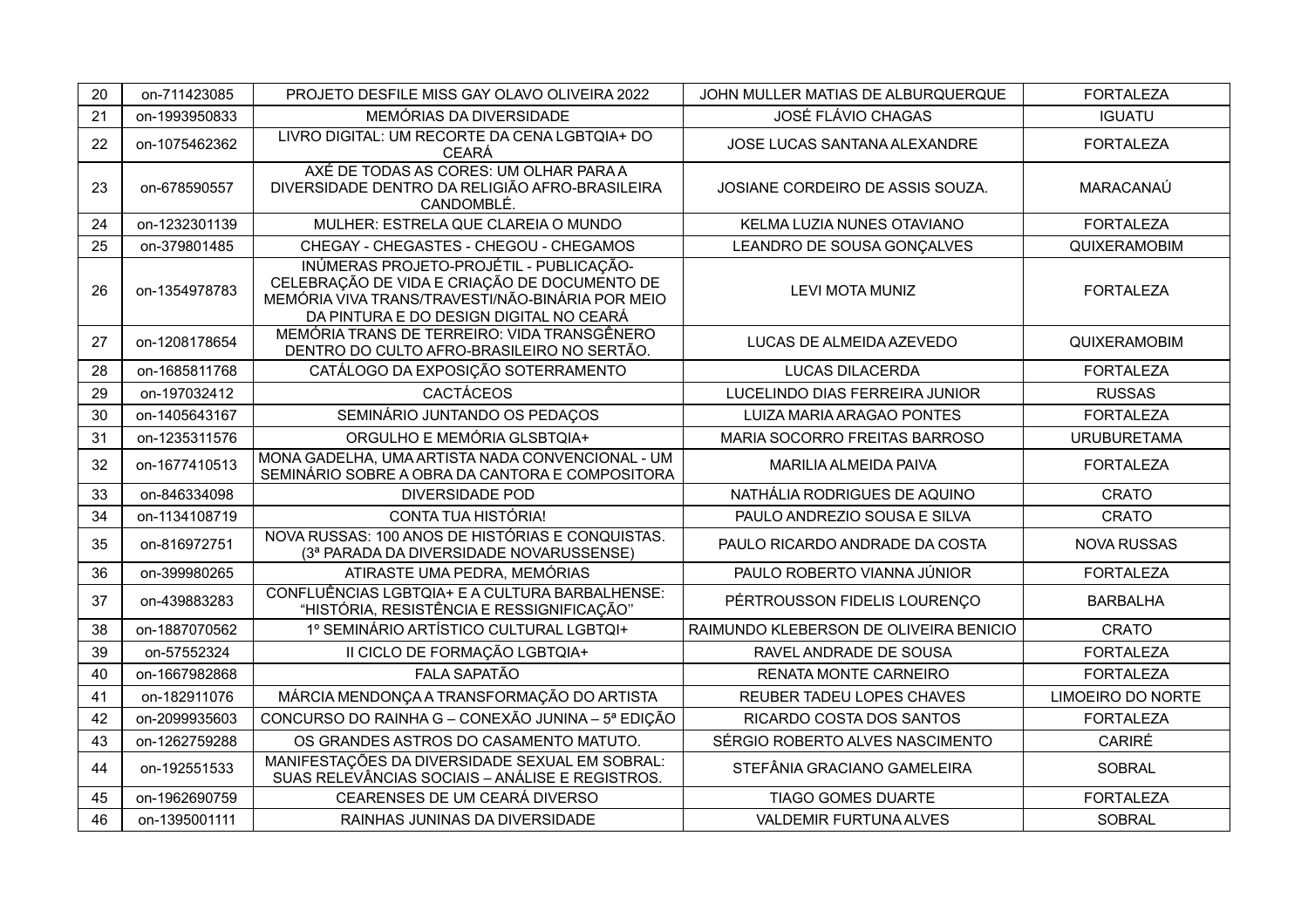| 47             | on-748441274  | CULTURA E MEMÓRIA LGBTQIA+ EM SOBRAL                                                                                                                                            | VINÍCIUS CHAVES ALMEIDA             | <b>SOBRAL</b>         |
|----------------|---------------|---------------------------------------------------------------------------------------------------------------------------------------------------------------------------------|-------------------------------------|-----------------------|
| 48             | on-1390939314 | CONSTRUINDO REIMAGINAÇÕES: IMAGENS E ARTIVISMOS<br>QUEER                                                                                                                        | <b>WALDIRIO OLIVEIRA CASTRO</b>     | <b>FORTALEZA</b>      |
| 49             | on-2119456373 | ENTRE BANDEIRAS, CHITÃO, FLORES E ESPINHOS. A<br>CORAGEM DE SER QUEM VOCÉ É. DOCUMENTÁRIO SOBRE<br>A REPRESENTATIVIDADE TRANS NO CICLO JUNINO.<br>RESISTÊNCIA DAS TRANS JS-SOL. | <b>WESLEY MARTINS DE SOUSA</b>      | CANINDÉ               |
| 50             | on-473985123  | PUBLICAÇÃO DO E-BOOK: INSURGÊNCIAS DE UMA<br>CRIAÇÃO HOMOAFETIVA                                                                                                                | WILLIAM AXEL DA SILVA MOREIRA       | <b>FORTALEZA</b>      |
| 51             | on-1776254866 | SÃO JOÃO DE CORES                                                                                                                                                               | YSLAN PEREIRA DA SILVA              | SÃO JOÃO DO JAGUARIBE |
| 52             | on-549595009  | REGISTRO DAS PARADAS PELA DIVERSIDADE NO ESTADO<br>DO CEARÁ                                                                                                                     | YURI SILVA LIMA                     | CASCAVEL              |
|                |               | PRODUÇÃO, CIRCULAÇÃO E DIFUSÃO DAS MANIFESTAÇÕES ARTÍSTICAS DE CULTURA LGBTQIA+ - GRUPO 1                                                                                       |                                     |                       |
| $N^{\Omega}$   | Nº Inscrição  | <b>Projeto</b>                                                                                                                                                                  | Proponente                          | Município             |
| $\mathbf 1$    | on-706876941  | TRANSFORMANDO: FORMAÇÃO EM MODA                                                                                                                                                 | ADRIANO BESSA DOS SANTOS            | <b>FORTALEZA</b>      |
| 2              | on-1795241125 | FEST+   FAROFÃO TRANSDIVERSO - ACAMPAMENTO<br>CULTURAL MULTIARTÍSTICO                                                                                                           | ALESSANDRA SARAIVA PINHEIRO FERRAZ  | <b>CAUCAIA</b>        |
| 3              | on-2024690368 | MERCADO AQUÉ PINK: IMPLEMENTAÇÃO DA PLATAFORMA<br>DE COMERCIALIZAÇÃO (MARKETPLACE) PARA A<br>COMUNIDADE LGBTQIA+                                                                | ANDRÉA SARAIVA MARTINS              | <b>FORTALEZA</b>      |
| 4              | on-724902614  | TRANS E TRAVESTIS NA TÉCNICA                                                                                                                                                    | ANNA CAROLINA DE MORAIS VIEIRA      | <b>FORTALEZA</b>      |
| 5              | on-1936267512 | <b>LOVE STORY</b>                                                                                                                                                               | ANTONIA MARÍLIA DOS SANTOS OLIVEIRA | <b>FORTALEZA</b>      |
| 6              | on-204879009  | TV WEB ARTE DE AMAR - PROGRAMA SEM BAGUNÇA                                                                                                                                      | ANTONILZA FARIAS FERREIRA           | <b>FORTALEZA</b>      |
| $\overline{7}$ | on-1479175412 | II SEMANA TRANS AÇÃO                                                                                                                                                            | ANTONIO EILTON MATEUS DA SILVA      | QUIXADÁ               |
| 8              | on-888153726  | LGBTQIA+ EM AÇAO                                                                                                                                                                | ANTONIO IVAN PEREIRA SOUZA          | <b>IRACEMA</b>        |
| 9              | on-1437608759 | <b>VIZINHA A MIM</b>                                                                                                                                                            | ANTONIO LEÃO DE SOUZA NETO          | <b>FORTALEZA</b>      |
| 10             | on-843078513  | <b>SEM REMETENTE</b>                                                                                                                                                            | ANTONIO LOURRAN TAVARES SILVA       | <b>FORTALEZA</b>      |
| 11             | on-845770310  | PSYCHOPATHIA SEXUALIS                                                                                                                                                           | ANTONIO TAVARES DE SOUSA NETO       | <b>FORTALEZA</b>      |
| 12             | on-391589856  | <b>MYSTURA AO CARIRI</b>                                                                                                                                                        | ARIEL FERREIRA DO NASCIMENTO        | <b>FORTALEZA</b>      |
| 13             | on-1387480095 | <b>LAMENTO TANTO</b>                                                                                                                                                            | ARTUR PEREIRA GOMES NETO            | <b>FORTALEZA</b>      |
| 14             | on-826413991  | CAMINHOS DA RESISTÊNCIA                                                                                                                                                         | <b>BIANCA CASTRO DE ALMEIDA</b>     | <b>ACOPIARA</b>       |
| 15             | on-1424313158 | VOGUE 432                                                                                                                                                                       | <b>BRUNO GOMES DOS SANTOS</b>       | <b>IGUATU</b>         |
| 16             | on-363544310  | AS CRÔNICAS DE TALLULAH - A TRILOGIA" AÇÕES DE<br>COMBATE A LGBTFOBIA NO CEARÁ.                                                                                                 | <b>BRUNO LIMA ANDRADE</b>           | <b>CAUCAIA</b>        |
| 17             | on-1060335974 | FESTIVAL MANAS, MINAS E MONAS                                                                                                                                                   | CAMILA MARIA GUERRA CAMELO          | <b>FORTALEZA</b>      |
| 18             | on-1645750183 | CONVERSAS SOBRE AFETO: AMOR-AÇÃO ENTRE<br>LGBTQIA+                                                                                                                              | CARLEZIANA RODRIGUES DOS SANTOS     | <b>IGUATU</b>         |
| 19             | on-75064433   | MONTAÇÃO - O MUSICAL                                                                                                                                                            | CHARLONE DE MARIA VICTOR            | <b>FORTALEZA</b>      |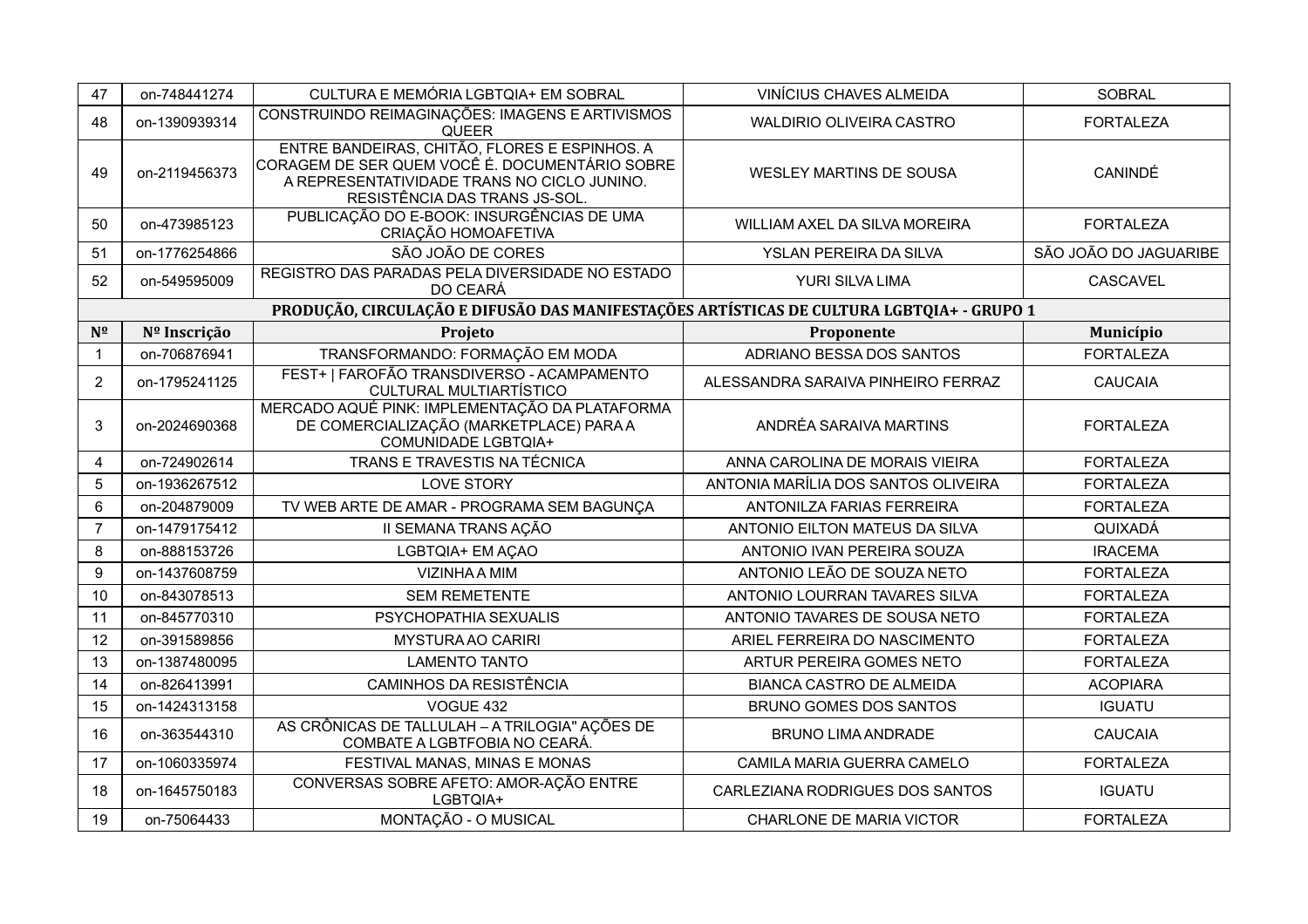| 20 | on-1301681914                                                                                                                                    | INSUBMISSAS: TRAJETÓRIAS LGBTQIA+                                          | CÍCERO JOAQUIM DOS SANTOS                         | <b>PORTEIRAS</b>      |  |
|----|--------------------------------------------------------------------------------------------------------------------------------------------------|----------------------------------------------------------------------------|---------------------------------------------------|-----------------------|--|
| 21 | on-1260027878                                                                                                                                    | FESTIVAL TRANSBORDA - RESISTIR PRA EXISTIR, EXISTIR<br>PRA REAGIR          | CICERO LEONARDO PEREIRA DE OLIVEIRA               | <b>SENADOR POMPEU</b> |  |
| 22 | on-1672957733                                                                                                                                    | <b>ZANGA</b>                                                               | <b>CLAUDIA AGUIAR CABRAL</b>                      | <b>FORTALEZA</b>      |  |
| 23 | on-299394637                                                                                                                                     | RASTROS E FUGAS: AÇÕES DE ALEMBRAMENTOS                                    | CONCEIÇÃO DE MARIA MACAU MENDES                   | <b>FORTALEZA</b>      |  |
| 24 | on-1133446122                                                                                                                                    | INTERCÂMBIO DE RE- EXISTÊNCIA: ENTRE MONSTROS E<br><b>CANALHAS</b>         | DAVI BEZERRA ALENQUER                             | <b>FORTALEZA</b>      |  |
| 25 | on-557415603                                                                                                                                     | <b>BREGA TRANS</b>                                                         | <b>DIVA D'BRITO</b>                               | <b>CRATO</b>          |  |
| 26 | on-1287287712                                                                                                                                    | AMANSA-SENHOR                                                              | DAVID FELÍCIO ARAÚJO                              | <b>FORTALEZA</b>      |  |
| 27 | on-1905487386                                                                                                                                    | DEU A LOUCA NA BRANCA DE NEVE - TEATRO LGBTQIA+<br><b>ACESSIVEL</b>        | DAVIDSON CALDAS MINÁ                              | <b>MARANGUAPE</b>     |  |
| 28 | PARA ALÉM DAS PLUMAS E PAETÊS: I FESTIVAL DE ARTE,<br>DIVERSIDADE E CIDADANIA DO VALE JAGUARIBE NO<br>on-1909284431<br>ENFRENTAMENTO À LGBTFOBIA |                                                                            | DHARLIN RAMON FREITAS FERNANDES                   | <b>JAGUARIBE</b>      |  |
| 29 | on-1170238102                                                                                                                                    | "ART LGBTQI+ DA COSTA OESTE"                                               | DIÓGENES WERNE DA COSTA LOPES                     | <b>FORTALEZA</b>      |  |
| 30 | on-306712563                                                                                                                                     | CORPO - CANTOS DE POESIA E RESISTÊNCIA<br>EDNA RODRIGUES DA SILVA          |                                                   | <b>UMARI</b>          |  |
| 31 | on-1477470049                                                                                                                                    | DEGENERADO TIBIRA: O DESBATISMO<br>EDUARDO BRUNO FERNANDES FREITAS         |                                                   | <b>FORTALEZA</b>      |  |
| 32 | on-2030248077                                                                                                                                    | <b>IDENTIDADE LGBTQIA+</b>                                                 | EDVANDO TOMAZ DE LIMA                             | QUIXADÁ               |  |
| 33 | on-1359349668                                                                                                                                    | POR QUE VOCÊ NÃO ME ABRAÇA?                                                | ELENI OLIVEIRA DA SILVA                           | <b>FORTALEZA</b>      |  |
| 34 | on-454708814                                                                                                                                     | O QUE OS VIZINHOS VÃO FALAR                                                | <b>EMANUEL SILVA DOS SANTOS</b>                   | <b>FORTALEZA</b>      |  |
| 35 | on-1583819482                                                                                                                                    | NO CEARÁ TEM DISSO, SIM! - HISTÓRIAS DE RESISTÊNCIA<br><b>EM TRÊS ATOS</b> | ÉMERSON AFONSO SANTOS MARANHÃO                    | <b>FORTALEZA</b>      |  |
| 36 | on-783092740                                                                                                                                     | F.A.C.A. (FORTALEZA, ARTE, CORPO E AGORA?) - NOVA<br><b>TEMPORADA</b>      | ÉRICA CHAVES NOGUEIRA                             | <b>FORTALEZA</b>      |  |
| 37 | on-1247636356                                                                                                                                    | <b>INUNDAÇÃO</b>                                                           | EVYE ALVES CAVALCANTE                             | <b>FORTALEZA</b>      |  |
| 38 | on-1326212994                                                                                                                                    | FOR PRIDE FESTIVAL- CONECTANDO NOSSOS ORGULHOS                             | <b>FABIO LIMA NOBRE</b>                           | <b>FORTALEZA</b>      |  |
| 39 | on-1214464574                                                                                                                                    | MIL NOMES AO MAR                                                           | LINGA ACÁCIO NORMANDO                             | <b>FORTALEZA</b>      |  |
| 40 | on-165623579                                                                                                                                     | ALUGAM-SE LUAS                                                             | FRANCIÉLIO DA SILVA CHAGAS                        | <b>IGUATU</b>         |  |
| 41 | on-732912041                                                                                                                                     | FESTIVAL QUARENTENA DE CINEMA                                              | FRANCILENE SILVA NASCIMENTO                       | <b>SOBRAL</b>         |  |
| 42 | on-248318889                                                                                                                                     | 1ª PARADA LGBTQIA+ DE MILAGRES                                             | FRANCINALDO DE SOUSA SANTOS                       | <b>MILAGRES</b>       |  |
| 43 | on-27988455                                                                                                                                      | NENHUM CAMINHO NÃO LEVA A NENHUM LUGAR                                     | FRANCISCO CLEBSON DOS SANTOS MOURA                | <b>FORTALEZA</b>      |  |
| 44 | CURSO DE FORMAÇÃO PROFISSIONAL DE COSTURA E<br>on-319638745<br>MODA PARA PESSOAS TRAVESTIS E TRANSEXUAIS E<br>DESFILE DE MODA TRANS.             |                                                                            | FRANCISCO JAVIER GARCIA NUNEZ                     | <b>FORTALEZA</b>      |  |
| 45 | on-729811546                                                                                                                                     | LUCAZ UCHOA & AS VIÚVAS-NEGRAS                                             | FRANCISCO LUCAS UCHOA NASCIMENTO<br><b>FREIRE</b> | <b>SOBRAL</b>         |  |
| 46 | on-1860789724                                                                                                                                    | I ENCONTRO REGIONAL LGBTQIA+ DE COMICIDADE E<br><b>VARIEDADES</b>          | FRANCISCO RAFHAEL GUERRA CAMELO                   | <b>FORTALEZA</b>      |  |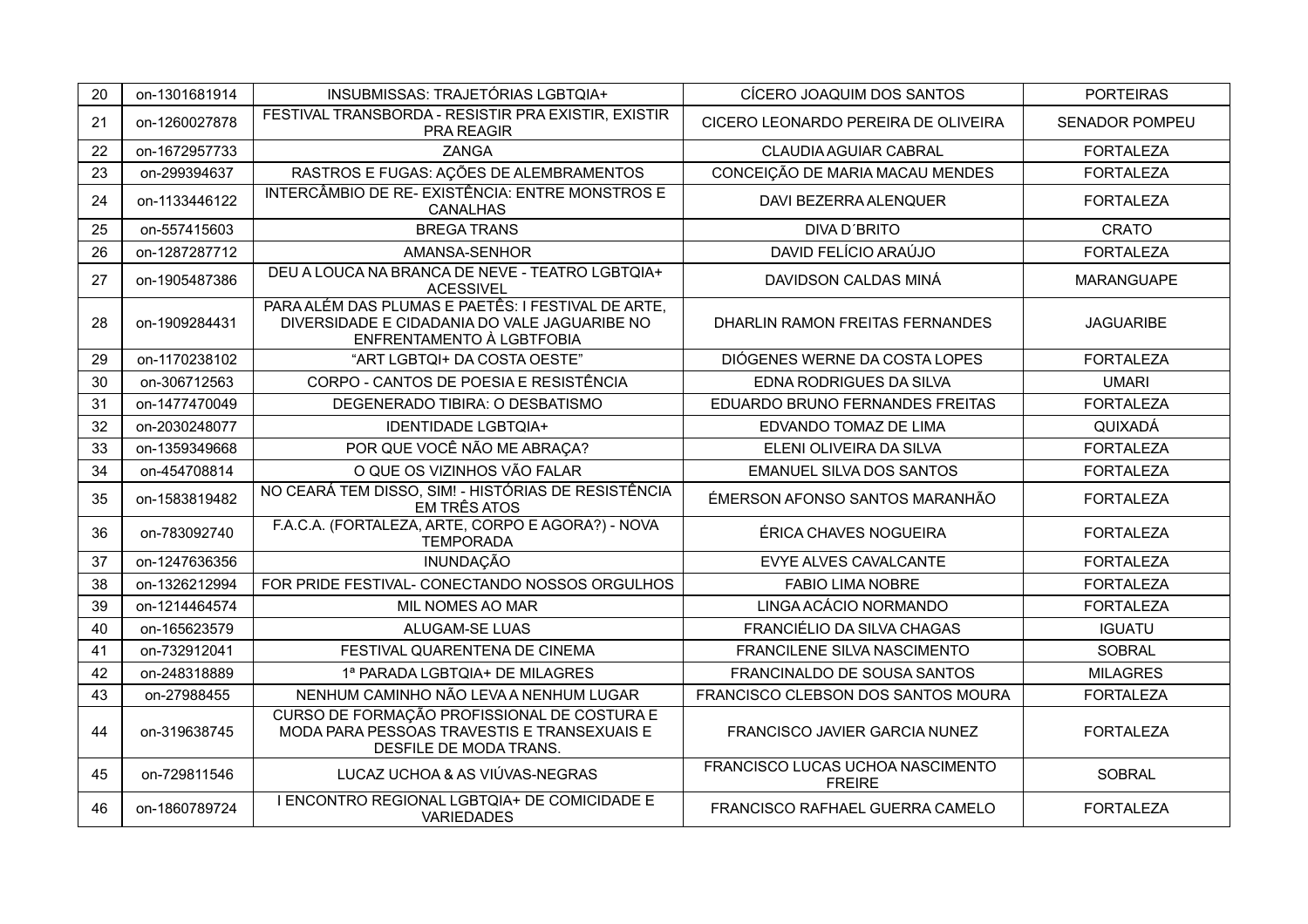| 47 | on-1744265049 | GRAVAÇÃO DO PRIMEIRO ÁLBUM DA AQUARELA DA MÃE<br>SOMBRIA: "PARTINDO"                                                                                                                           | FRANCISCO RAIMAR DA SILVA              | <b>BARBALHA</b>          |
|----|---------------|------------------------------------------------------------------------------------------------------------------------------------------------------------------------------------------------|----------------------------------------|--------------------------|
| 48 | on-69228820   | FESTIVAL DIVERSIDADE! INCLUSÃO, DIGNIDADE E<br>RESPEITO JÁ!"                                                                                                                                   | FRANCISCO REGINALDO PEREIRA DA SILVA   | MARACANAÚ                |
| 49 | on-1161382893 | 12 VIDAS EM 1 ANO.                                                                                                                                                                             | FRANCISCO VLADIMIR LIBERIO DA SILVA    | <b>FORTALEZA</b>         |
| 50 | on-1043626518 | INDIE: A DIVINA TRAGÉDIA                                                                                                                                                                       | FRANCISCO WALLYSSON DE MENEZES COSTA   | CHOROZINHO               |
| 51 | on-1736656119 | SEMANA DA DIVERSIDADE - DR LUÍS PALHANO                                                                                                                                                        | <b>GENILDO LEONARDO VIEIRA</b>         | <b>CRATEÚS</b>           |
| 52 | on-414806570  | I SEMANA DA DIVERSIDADE DE SEXUAL DE ICÓ – I SEDISEX<br>TEMA: REPRESENTATIVIDADE, EDUCAÇÃO E SEXUALIDADE<br>- CONVENÇÕES E FRONTEIRAS                                                          | <b>GEOVANCI GOMES VIEIRA</b>           | ICÓ                      |
| 53 | on-1217528525 | O ZOOM DA SENSIBILIDADE                                                                                                                                                                        | GEOVANE DOS SANTOS COELHO              | <b>FORTALEZA</b>         |
| 54 | on-1818510147 | TIREI DO ARMÁRIO: NARRATIVAS LGBTQIA+ DO CEARÁ                                                                                                                                                 | <b>GUILHERME ALVES DA SILVA</b>        | <b>TAUÁ</b>              |
| 55 | on-1199865327 | TRANSLOCAR: O DOCUMENTÁRIO                                                                                                                                                                     | <b>AFLORE FELIX ALVES</b>              | CARIRIAÇU                |
| 56 | on-155333742  | (R)EXISTIR                                                                                                                                                                                     | JERÔNIMO NOGUEIRA NOBRE NETO           | <b>FORTALEZA</b>         |
| 57 | on-353978946  | <b>PINTOSAS</b>                                                                                                                                                                                | JESSIVANDO FERREIRA DE ALMEIDA         | <b>AQUIRAZ</b>           |
| 58 | on-514223716  | POR ONDE ANDAM NOSSOS AFETOS?                                                                                                                                                                  | JOÃO PAULO DUARTE DE SOUSA             | <b>FORTALEZA</b>         |
| 59 | on-827149462  | CIRCUITO ITINERANTE LITERATURA E CINEMA LGBTQIA+                                                                                                                                               | JORGE DOS SANTOS NOGUEIRA              | <b>JUAZEIRO DO NORTE</b> |
| 60 | on-1847598048 | QUEM SOU EU? - FESTIVAL CIDADANIA E CULTURA<br>LGBTQIA+ DO CARIRI                                                                                                                              | JOSÉ CARDOSO BEZERRA DE OLIVEIRA BRITO | <b>CRATO</b>             |
| 61 | on-1114007027 | <b>LIBERTE-SE</b>                                                                                                                                                                              | JOSÉ EDSON MOREIRA DE ARAÚJO           | <b>AURORA</b>            |
| 62 | on-2100699542 | CERCAS NO CHÃO: TERRITÓRIO CAMPONÊS E<br>DIVERSIDADE SEXUAL E DE GÊNERO NO CEARÁ                                                                                                               | JOSÉ FILHO ARAÚJO SANTOS               | <b>MONSENHOR TABOSA</b>  |
| 63 | on-660100482  | LABORATÓRIO DA CENA DIVERSA                                                                                                                                                                    | JOSÉ JURACY DE OLIVEIRA NETO           | <b>FORTALEZA</b>         |
| 64 | on-1082422698 | ENTRE A TROVA, A TREVA, O TRUQUE E A CENA -<br>DIÁLOGOS INTERARTÍSTICOS E PEDAGÓGICOS POR UMA<br><b>JULIANA DE AGUIAR TAVARES</b><br>LITERATURA/TEATRO NA CONTRANORMA DE<br>GÊNERO/SEXUALIDADE |                                        | <b>FORTALEZA</b>         |
| 65 | on-2008491415 | <b>BEIRANDO TERRITÓRIOS</b>                                                                                                                                                                    | JULIANA DUARTE RIZZO DE OLIVEIRA       | <b>FORTALEZA</b>         |
| 66 | on-309150521  | CORPOS DESVIANTES - LABORATÓRIO DE ARTE CIRCENSE<br>PARA PESSOAS LGBTQIA+                                                                                                                      | KAYE DJAMILIÁ FRANCELINO               | <b>FORTALEZA</b>         |
| 67 | on-1736073158 | TERRITÓRIO LGBTQIA+: ARTES QUE FLORESCEM A<br><b>PERIFERIA</b>                                                                                                                                 | LARISSA RODRIGUES DE SOUSA             | <b>QUIXERAMOBIM</b>      |
| 68 | on-1426475769 | "PODTEATRO: TU JÁ OUVIU UMA ENCENAÇÃO SONORA?"                                                                                                                                                 | <b>LARISSY MARIA RODRIGUES</b>         | <b>CRATO</b>             |
| 69 | on-2076115238 | CORPOS QUE IMPORTAM                                                                                                                                                                            | LENINA ELIZABETH SILVA E SILVA         | <b>FORTALEZA</b>         |
| 70 | on-1412841914 | <b>GLAMOURINGS: INVENÇÕES FICCIONAIS PARA</b><br><b>SUPERVIVER</b>                                                                                                                             | <b>MELINDRA LINDRA</b>                 | <b>FORTALEZA</b>         |
| 71 | on-822682972  | FESTA LITERÁRIA DA DIVERSIDADE                                                                                                                                                                 | LETICIA DE LEORNE MENESCAL             | <b>PACOTI</b>            |
| 72 | on-712329883  | <b>BAR DANÇANTE</b>                                                                                                                                                                            | LÍLIA MOEMA SANTANA                    | <b>FORTALEZA</b>         |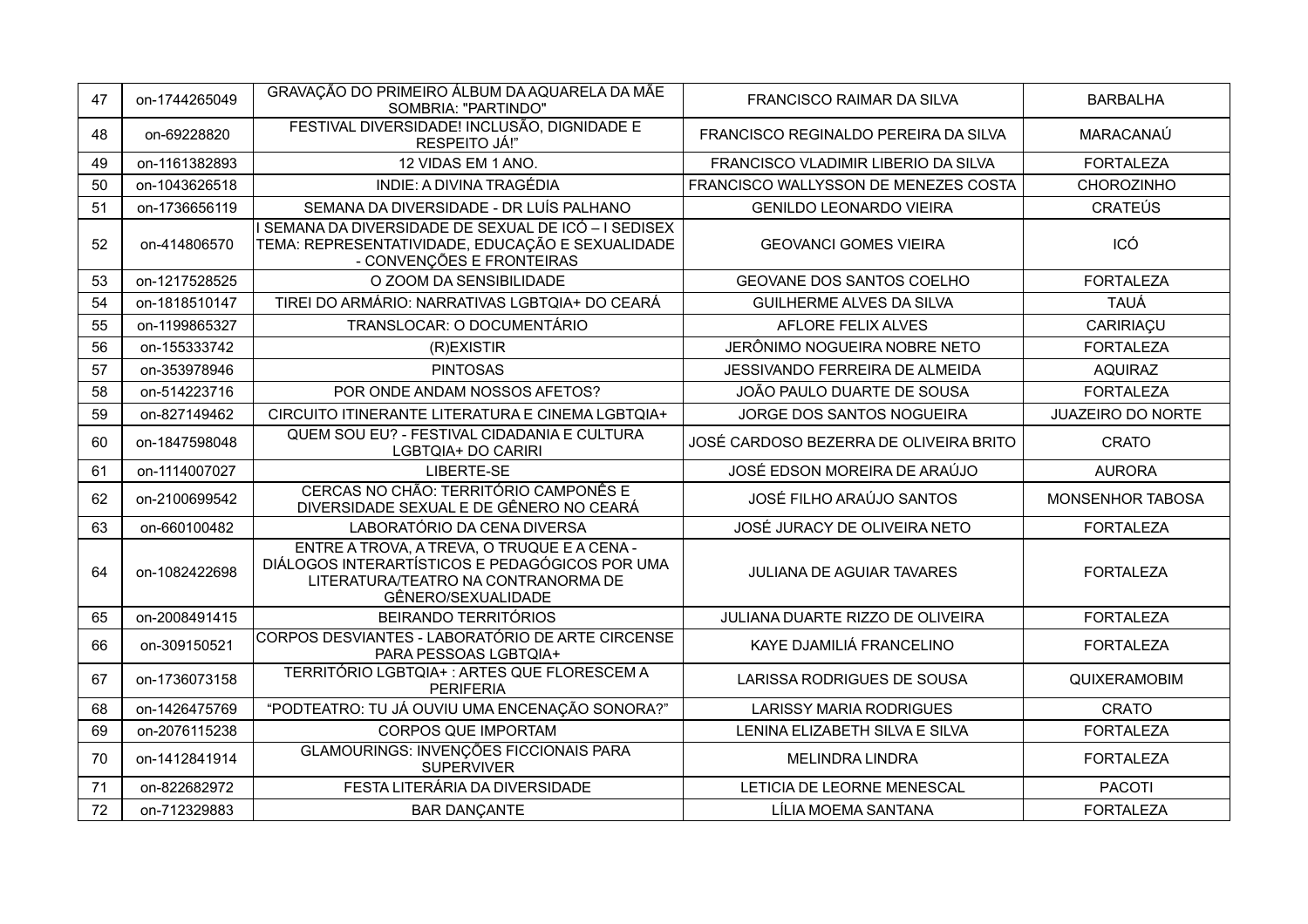| 73 | on-711479648  | V SERTÃO E DIVERSIDADE - FESTIVAL NACIONAL DE<br><b>CURTAS</b>                                                                                                             | LINDOMAR MARQUES DE OLIVEIRA                        | <b>SENADOR POMPEU</b>    |  |
|----|---------------|----------------------------------------------------------------------------------------------------------------------------------------------------------------------------|-----------------------------------------------------|--------------------------|--|
| 74 | on-2117607865 | <b>PIREXIA</b>                                                                                                                                                             | LÍVIA PEREIRA DA COSTA                              | <b>FORTALEZA</b>         |  |
| 75 | on-1200634290 | QUEM VOS FALA É A BICHA POÉTICA                                                                                                                                            | <b>LUAN RODRIGUES DO NASCIMENTO</b>                 | <b>SOBRAL</b>            |  |
| 76 | on-1599295075 | FESTA E DEVOÇÃO                                                                                                                                                            | LUCAS VIDAL SILVA MORAES                            | <b>FORTALEZA</b>         |  |
| 77 | on-1260589972 | II CORPO, GÊNERO E SEXUALIDADE: PARA QUE TE<br>QUERO?                                                                                                                      | LUCAS VIEIRA DE OLIVEIRA                            | PIQUET CARNEIRO          |  |
| 78 | on-858725057  | PÃO CU'M OVO                                                                                                                                                               | <b>LUCIVAN MOURA SANTOS</b>                         | <b>FORTALEZA</b>         |  |
| 79 | on-2029916047 | DANCE SEUS PARANGOLÉS                                                                                                                                                      | LUIZ OTÁVIO DE QUEIROZ PONTES                       | <b>FORTALEZA</b>         |  |
| 80 | on-988838075  | MARAVILHAS - EXPERIMENTAÇÕES EM FORMA DE<br>NARRATIVA SERIADA ENTRE O AFROFUTURISMO E AS<br>MANOEL UALLYSON PEREIRA DA SILVA<br>CORPAS DISSIDENTES NUM CONTEXTO FANTÁSTICO |                                                     | <b>FORTALEZA</b>         |  |
| 81 | on-1503421695 | <b>BONDE DANCE LGBTQIA+</b>                                                                                                                                                | MARCELO BARBOSA BAIMA                               | <b>FORTALEZA</b>         |  |
| 82 | on-2106600913 | AMARGA: TRÍPLICE DO DISSABOR                                                                                                                                               | <b>MOON KENZO</b>                                   | <b>SOBRAL</b>            |  |
| 83 | on-1946189207 | MEMÓRIAS DE MANEQUIM                                                                                                                                                       | MARCOS PAULO PINHEIRO NOBRE                         | <b>FORTALEZA</b>         |  |
| 84 | on-966091189  | MOSTRA AQUENDA CARIRI, PLATAFORMA ARTÍSTICO-<br>CULTURAL DE LGBTQIA+ PRETE-INDÍGENAS!                                                                                      | MARIA CLAUDINEIDE ALVES MACÊDO                      |                          |  |
| 85 | on-498289762  | FESTIVAL JANAÍNA DUTRA: RESISTÊNCIA, LUTA E<br><b>EQUIDADE</b>                                                                                                             | MARIA HELANE SILVA ANDRÉ                            | <b>CANINDÉ</b>           |  |
| 86 | on-456727814  | SAINDO DO ARMÁRIO: 40 ANOS DE FIGURINISMO LGBTQIA+<br>DE DAMI CRUZ                                                                                                         | MARIA LILIAN MARTINS DE ABREU                       | <b>FORTALEZA</b>         |  |
| 87 | on-1394567169 | OFICINA VÍDEO E DESIGN EM CELULAR: FERRAMENTAS DE<br>ARTIVISMO E EMPREENDEDORISMO PARA LGBTQIA+.                                                                           | MARIA VERÔNICA DA SILVA GUEDES                      |                          |  |
| 88 | on-1791904673 | COLETÂNEA LITERÁRIA LGBTQIA+                                                                                                                                               | MARÍLIA GABRIELA DE LIMA                            | MARACANAÚ                |  |
| 89 | on-1223977685 | ANA E BÁRBARA - NUNCA É TARDE, NUNCA É DEMAIS                                                                                                                              | <b>MARINA BRITO MORAIS</b>                          | <b>FORTALEZA</b>         |  |
| 90 | on-602358265  | <b>AS DIVICATS</b>                                                                                                                                                         | MARYLUCE DO NASCIMENTO FERNANDES<br><b>BERANGER</b> | <b>FORTALEZA</b>         |  |
| 91 | on-604313939  | RELICARIUM. VOLUME 1                                                                                                                                                       | MATHEUS LIMA MONTEIRO                               | <b>FORTALEZA</b>         |  |
| 92 | on-2011784015 | <b>MIXTURA QUEER</b>                                                                                                                                                       | MAURÍCIO TANCREDO COSTA DO<br><b>NASCIMENTO</b>     | <b>MARANGUAPE</b>        |  |
| 93 | on-1360096463 | FESTIVAL DESACUENDA! - FESTIVAL DE MANIFESTAÇÕES<br>ARTÍSTICAS LGBTQIA+"                                                                                                   | MEYRELÚCIA DE CASTRO BEZERRA                        | <b>EUSÉBIO</b>           |  |
| 94 | on-1399525257 | FESTIVAL DIVERSARTES CENTRO SUL (CULTURA,<br>ECONOMIA, POLÍTICA E ARTE LGBTQIA+)                                                                                           | MICHELLE PINTO MACIEL                               | <b>IGUATU</b>            |  |
| 95 | on-1083146011 | FESTIVAL BARULHINHO - FALA QUE É ELA !!!                                                                                                                                   | NÁDIA MARIA FERREIRA DE SOUSA                       | <b>FORTALEZA</b>         |  |
| 96 | on-1736589520 | QUEDA D'AGUA                                                                                                                                                               | NATALY ROCHA DE SOUSA                               | <b>FORTALEZA</b>         |  |
| 97 | on-1751130309 | CIRCULAÇÃO DO CURTA-METRAGEM CALEIDOSCÓPIO EM<br>ESCOLAS PÚBLICAS DE ENSINO MÉDIO DA IBIAPABA                                                                              | NATANAEL PORTELA DE SOUZA                           | <b>TIANGUÁ</b>           |  |
| 98 | on-987567520  | ELES NÃO SABEM O QUE FAZEM                                                                                                                                                 | NÍCOLAS ANDERSON SOBREIRA TAVARES                   | <b>JUAZEIRO DO NORTE</b> |  |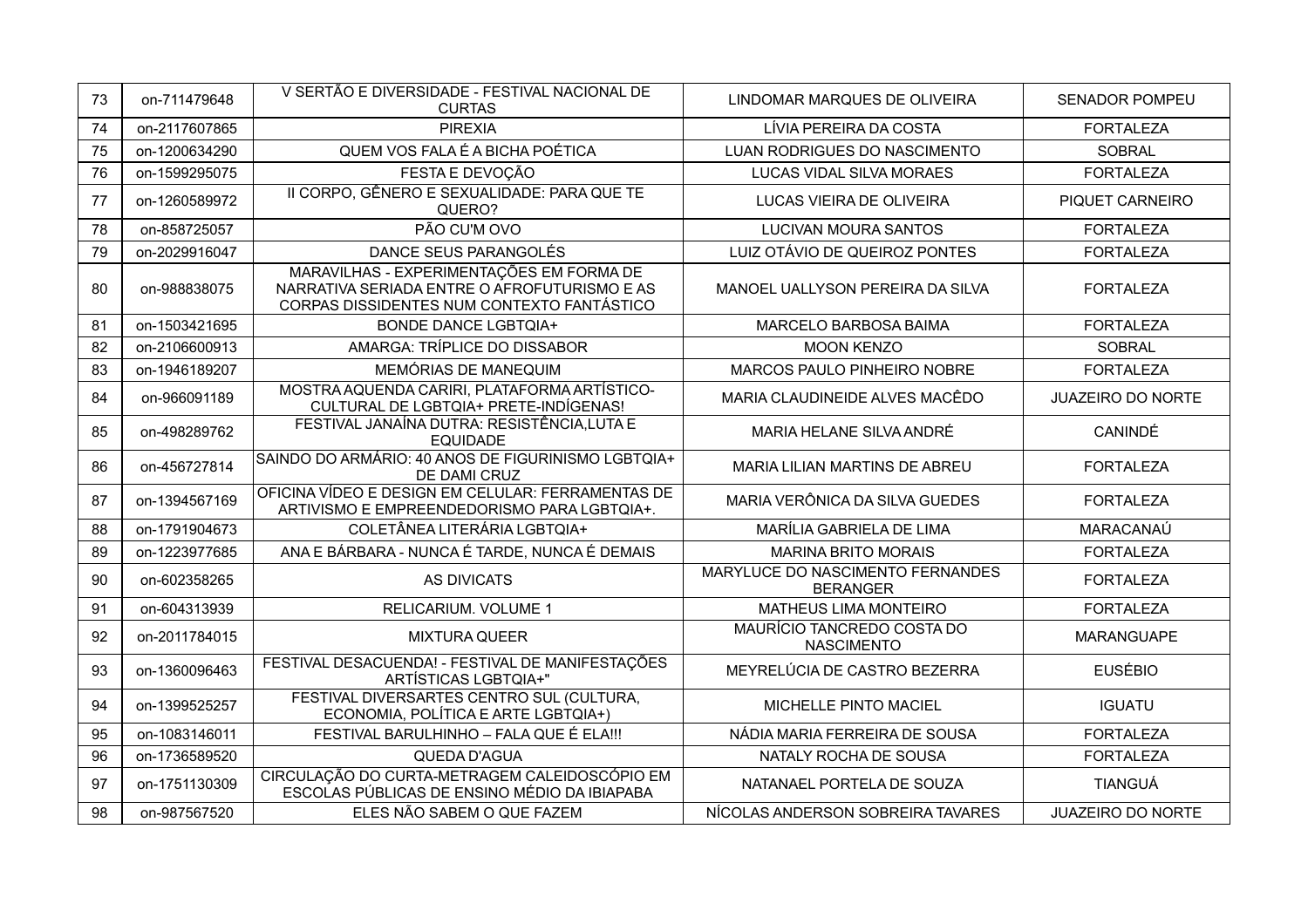| 99             | on-1419126308 | <b>MOSTRA O TEU, BIXA!</b>                                                                | NICOLAS EMANUEL DE SOUZA AQUINO     | <b>HORIZONTE</b>                                     |  |
|----------------|---------------|-------------------------------------------------------------------------------------------|-------------------------------------|------------------------------------------------------|--|
| 100            | on-37367517   | O SÃO JOÃO É QUEER!                                                                       | DENILSON ALVES VALENTIM             | <b>MERUOCA</b>                                       |  |
| 101            | on-1087386036 | MISS GAY REGIONAL - PACAJUS - 23ª ED.                                                     | ODAIL JOSÉ FREITAS                  | <b>PACAJUS</b>                                       |  |
| 102            | on-1467568144 | TRANSAÇÃO                                                                                 | PAULO RICARDO DA SILVA LIMA         | QUIXADÁ                                              |  |
| 103            | on-1812403271 | POC - PROCEDIMENTOS PARA OCUPAÇÃO DA CIDADE (A<br><b>BARRICADA)</b>                       | AIRES FURTADO CHAGAS                | <b>FORTALEZA</b>                                     |  |
| 104            | on-998834182  | <b>HSL LAB</b>                                                                            | PAULA SOARES                        | QUIXADÁ                                              |  |
| 105            | on-1350335875 | NÓS - LAÇOS ENTRE TYBYRA E DANDARA                                                        | PAULO WILLAME ARAÚJO DE LIMA        | <b>FORTALEZA</b>                                     |  |
| 106            | on-962353592  | ETÉREO ENQUANTO DURE                                                                      | RAFAEL VILAROUCA PEIXOTO CORREIA    | <b>JUAZEIRO DO NORTE</b>                             |  |
| 107            | on-28596290   | V EDIÇÃO MISS GAY CANINDÉ                                                                 | RAMON FRANCESCO BARROS BRAGA        | CANINDÉ                                              |  |
| 108            | on-1803500618 | MAÇÃ MORDIDA                                                                              | <b>RAYSSA TORRES DIAS</b>           | <b>FORTALEZA</b>                                     |  |
| 109            | on-1060516076 | A ARTE DE CRIAR PARA LIBERTAR.                                                            | RENATA DE OLIVEIRA SANTOS           | <b>CAUCAIA</b>                                       |  |
| 110            | on-2067025701 | <b>SEROMA - AMORES</b><br>RENE DA SILVA DE OLIVEIRA                                       |                                     | <b>RUSSAS</b>                                        |  |
| 111            | on-1845714792 | <b>EUCALIPTO</b><br>RHAMON DIÊGO SOUSA SOARES                                             |                                     | <b>FORTALEZA</b>                                     |  |
| 112            | on-1537436168 | CIRCULAÇÃO DO ESPETÁCULO AINDA VIVAS- PEÇA 3 (<br>ANAMNESE)                               |                                     | RICARDO HENRIQUE GONZAGA RAULINO<br><b>FORTALEZA</b> |  |
| 113            | on-468468054  | RICARDO NA RUA.<br><b>LION</b>                                                            |                                     | <b>FORTALEZA</b>                                     |  |
| 114            | on-1293250100 | METENDO A BOCA - O ESPETÁCULO<br>RICARDO TABOSA DE SOUSA                                  |                                     | <b>FORTALEZA</b>                                     |  |
| 115            | on-1712332198 | PICUMÃ<br>ROBERTA ROCHA DE BORBA MARANHÃO                                                 |                                     | <b>CRATO</b>                                         |  |
| 116            | on-968630527  | <b>TRANS FORMANDO VIDAS</b>                                                               | ROBERTO FERREIRA DA SILVA           | <b>JUAZEIRO DO NORTE</b>                             |  |
| 117            | on-584069059  | UM CHARIVARI LGBTQIA+, 15 ANOS DE GRUPO NINHO DE<br><b>TEATRO!</b>                        | SÂMIA RAMARE DE OLIVEIRA MENDES     | CRATO                                                |  |
| 118            | on-496455958  | TODAS AS CORES DE UMA HISTÓRIA                                                            | SAMUEL DA SILVA VIEIRA              | <b>FORTALEZA</b>                                     |  |
| 119            | on-251142804  | SELFIE SERVICE                                                                            | <b>SAMILLA</b>                      | ICÓ                                                  |  |
| 120            | on-828326359  | <b>DEPOISDURANTEANTES</b>                                                                 | SAMUEL TOMÉ MENEZES                 | <b>FORTALEZA</b>                                     |  |
| 121            | on-1509507188 | <b>KEIMA KENGABALL</b>                                                                    | SILVIA MIRANDA VIANA MACÊDO         | <b>FORTALEZA</b>                                     |  |
| 122            | on-1374168867 | PROJETO "CEARÁ IS BURNING"                                                                | THYAGO DE ARAUJO RIBEIRO            | <b>FORTALEZA</b>                                     |  |
| 123            | on-524311994  | DOCUMENTÁRIO: "MEU AMIGO ROGER"                                                           | VINICIUS PEREIRA DE SOUSA           | <b>SOBRAL</b>                                        |  |
| 124            | on-742088587  | <b>XSTATIC</b>                                                                            | VITOR RENNAN FIGUEIREDO ETELVINO    | <b>FORTALEZA</b>                                     |  |
| 125            | on-1518344306 | CORPO GG                                                                                  | WILSON WALMICK HOLANDA CAMPOS FILHO | <b>FORTALEZA</b>                                     |  |
| 126            | on-1684802717 | <b>YARA</b>                                                                               | YARA PINHEIRO CAVALCANTE            | <b>FORTALEZA</b>                                     |  |
|                |               | PRODUÇÃO, CIRCULAÇÃO E DIFUSÃO DAS MANIFESTAÇÕES ARTÍSTICAS DE CULTURA LGBTQIA+ - GRUPO 2 |                                     |                                                      |  |
| $N^{\Omega}$   | Nº Inscrição  | Projeto                                                                                   | Proponente                          | Município                                            |  |
| $\overline{1}$ | on-1534945167 | A CASA NA ESQUINA - MONTAGEM DE ESPETÁCULO                                                | AILTON SINÉZIO DE JESUS             | <b>JUAZEIRO DO NORTE</b>                             |  |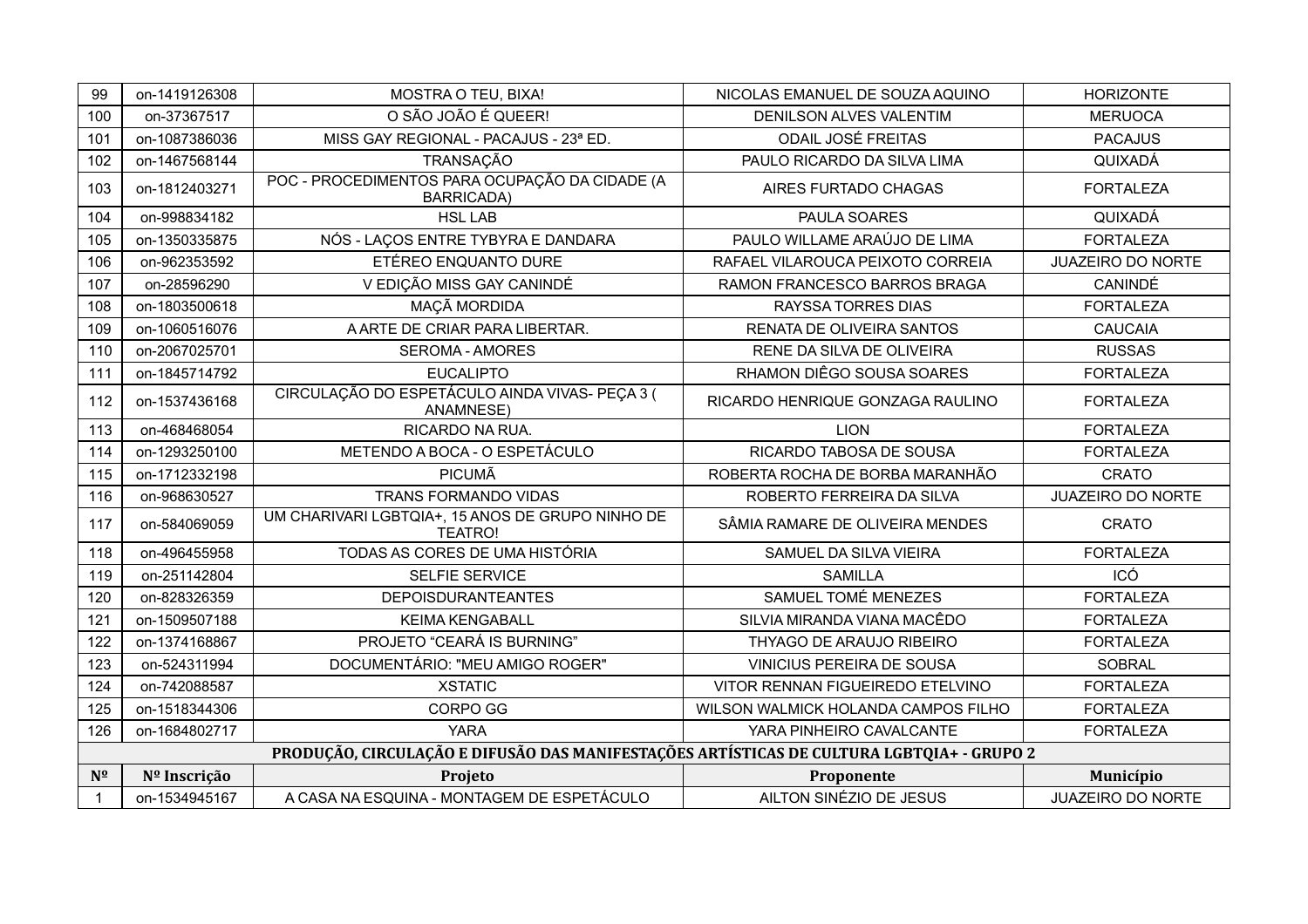| 2                       | LAB.DEGRAU - FUTURO PROJETADO: IMAGINAR O<br>on-109273668<br>AMANHÃ, AGIR AGORA |                                                                                                                                                                                 | ALESSANDRA DO NASCIMENTO PEREIRA       | <b>FORTALEZA</b> |
|-------------------------|---------------------------------------------------------------------------------|---------------------------------------------------------------------------------------------------------------------------------------------------------------------------------|----------------------------------------|------------------|
| 3                       | on-480904805                                                                    | <b>CORES DE DANDARA</b>                                                                                                                                                         | ANA CAROLINA DOS SANTOS                | <b>FORTALEZA</b> |
| $\overline{\mathbf{4}}$ | on-69350120                                                                     | <b>ISER ITÃO EM CORES</b>                                                                                                                                                       | ANTONIA REBECA PEREIRA PIRES           | <b>TAMBORIL</b>  |
| 5                       | on-109271631                                                                    | ATELIER DA DIVERSIDADE                                                                                                                                                          | ANTONIO BRUNO GONCALVES MAGALHAES      | <b>SOBRAL</b>    |
| $6\phantom{1}6$         | on-318521809<br><b>FALA FINO</b>                                                |                                                                                                                                                                                 | ANTÔNIO ELIONARDO DA SILVA SARAIVA     | MARACANAÚ        |
| $\overline{7}$          | on-705779934                                                                    | FIAPO: O FRAGMENTO SEMEIA A DÚVIDA                                                                                                                                              | ANTONIO JARBAS LOPES PEREIRA           | <b>FORTALEZA</b> |
| 8                       | on-821308209                                                                    | II EDIÇÃO DO PAPO DIVERSO: ENTRE NA RODA DA<br><b>DIVERSIDADE</b>                                                                                                               | ANTONIO NILBERTO GONÇALVES DE OLIVEIRA | <b>TAUÁ</b>      |
| 9                       | on-861305893                                                                    | SER'TÃO' TRAVESTI - DA PESQUISA À CRIAÇÃO DO<br><b>ESPETÁCULO</b>                                                                                                               | ANTONIO SIMÃO CAVALCANTE               | BANABUIÚ         |
| 10                      | on-1751466930                                                                   | MINHA CASA ARDENDO EM MIM                                                                                                                                                       | <b>AYLA LEMOS PEREIRA</b>              | <b>FORTALEZA</b> |
| 11                      | on-1912825734                                                                   | ALÔ! ALÔ! EU SOU GENTE!                                                                                                                                                         | <b>BRENNO MEDEIROS OLIVEIRA</b>        | <b>FORQUILHA</b> |
| 12                      | on-1928215044                                                                   | <b>ESCRITAS VULCÂNICAS: DE UMA LITERATURA</b><br><b>SUBVERSIVA</b>                                                                                                              | <b>BRUNA SANTOS SILVA</b>              | <b>FORTALEZA</b> |
| 13                      | on-1503689314                                                                   | <b>ARMADO</b>                                                                                                                                                                   | <b>CAIO CIRIACO LIMA</b>               | CAMOCIM          |
| 14                      | on-334433564                                                                    | FESTIVAL MEL GOMES DE ARTE E CULTURA<br>CARLOS DANIEL DE JESUS LEITE                                                                                                            |                                        | <b>CAUCAIA</b>   |
| 15                      | on-218114836                                                                    | AWO ARA: A POESIA IMAGÉTICA DOS CORPOS NEGROS<br>LGBTQIA+                                                                                                                       | CECILIA MARIA FERREIRA PATRICIO        |                  |
| 16                      | on-205413451                                                                    | <b>BLUR</b>                                                                                                                                                                     | CICERA DA PENHA MENDES RIBEIRO         | <b>CRATO</b>     |
| 17                      | on-1560684317                                                                   | MISS GAY CANINDÉ: RESISTÊNCIA E VISIBILIDADE!                                                                                                                                   | <b>CLEMILSON RAQUEL COSTA</b>          | CANINDÉ          |
| 18                      | on-1616988564                                                                   | PROJETO PEGADAS - MARCAS INVISÍVEIS DA OCUPAÇÃO<br><b>HUMANA</b>                                                                                                                | <b>CLEO ADRENALINA</b>                 | <b>TIANGUÁ</b>   |
| 19                      | on-2026976785                                                                   | TRIBUTO AO MISS GAY CAUCAIA: " XXVI ANOS, UMA<br>TRAJETÓRIA DE LUTA PELA DIVERSIDADE"                                                                                           | COSMO DO NASCIMENTO LIMA FILHO         | <b>CAUCAIA</b>   |
| 20                      | on-25450303                                                                     | PROJETO DE CRIAÇÃO E INTERVENÇÃO ARTÍSTICA - O<br><b>DISCURSO DA PELE</b>                                                                                                       | DAVI DE OLIVEIRA SANTOS                | <b>FORTALEZA</b> |
| 21                      | on-1283873878                                                                   | MODA, FIGURINO E SOCIEDADE NO MISS GAY GLAMOUR<br>VILA MANOEL SÁTIRO                                                                                                            | DIEGO FREIRE DA SILVA                  | <b>FORTALEZA</b> |
| 22                      | on-329450356                                                                    | ARCO-ÍRIS- UM CÉU DE HISTÓRIAS COLORIDAS                                                                                                                                        | EDIVALDO BATISTA DA SILVA              | <b>FORTALEZA</b> |
| 23                      | on-2014073582                                                                   | NOSSAS FAMÍLIAS EXISTEM                                                                                                                                                         | EDJANE MOREIRA DOS SANTOS              | MARACANAÚ        |
| 24                      | on-280050700                                                                    | RAINBOW UM ARCO-ÍRIS NO CÉU DO GRANDE BOM JARDIM                                                                                                                                | LAYZA CHANELLY D' MONTERAY             | <b>FORTALEZA</b> |
| 25                      | on-1044329654                                                                   | PROGRAMA DE PRODUÇÃO CULTURAL PARA ARTISTAS<br>DISSIDENTES - CRIAÇÃO MULTIPLATAFORMA PARA<br>PROMOÇÃO DE ACESSO AO CENÁRIO DA ARTE PARA<br>ARTISTAS LGBQIA+ - PRODUÇÃO CULTURAL | EUDO ARAÚJO JÚNIOR                     | <b>FORTALEZA</b> |
| 26                      | on-1759922068                                                                   | JANGO JEZEBEL - ONDE ESTAVAM AS TRAVESTIS NA<br>DITADURA?                                                                                                                       | <b>HELENA DANTAS VIEIRA</b>            | <b>FORTALEZA</b> |
|                         |                                                                                 | <b>AVESSO</b>                                                                                                                                                                   |                                        |                  |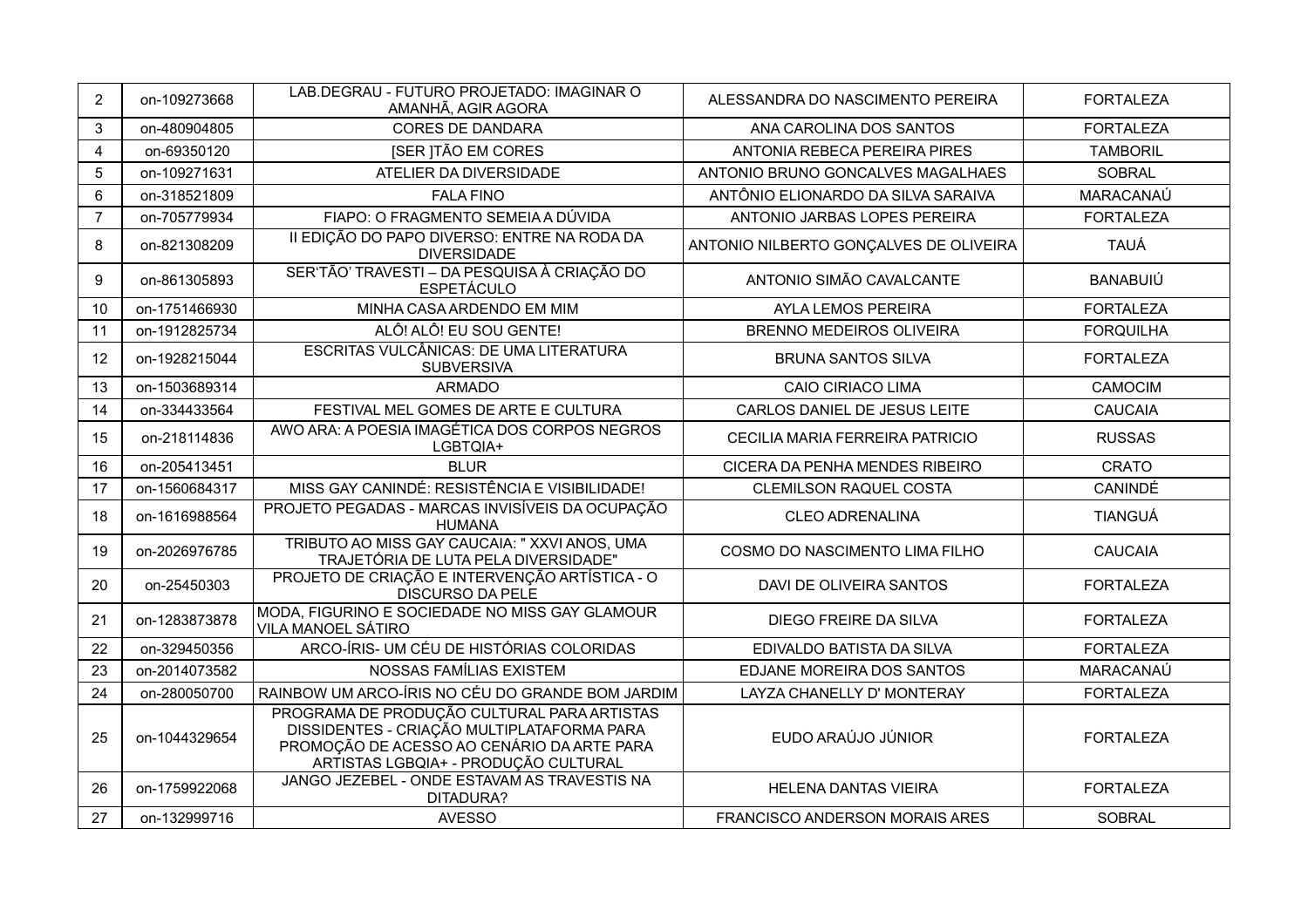| 28 | on-1428125800                                                                    | DIVERSIDADE E CIDADANIA NO VALE DO CURTUME                                                                               | FRANCISCO FLÁVIO GOMES DIOGO                        | <b>NOVA RUSSAS</b> |  |
|----|----------------------------------------------------------------------------------|--------------------------------------------------------------------------------------------------------------------------|-----------------------------------------------------|--------------------|--|
| 29 | on-1293814831                                                                    | "CORPOS COLORIDOS"                                                                                                       | FRANCISCO JOSÉ SANTOS DA SILVA                      | <b>TRAIRI</b>      |  |
| 30 | on-1208770781                                                                    | MEMORIAL DE VIVÊNCIA                                                                                                     | FRANCISCO KAIO ALVES DA SILVA                       | <b>FORTALEZA</b>   |  |
| 31 | on-1718682304                                                                    | ILUMINADOS DO SÃO JOÃO, II EDIÇÃO                                                                                        | FRANCISCO ROBSON ALVES DE SOUSA                     | CANINDÉ            |  |
| 32 | on-1104105218                                                                    | DESOBEDIÊNCIA - NARRATIVAS DISSIDENTES                                                                                   | <b>GABRIEL DE SOUSA MONTEIRO</b>                    | <b>FORTALEZA</b>   |  |
| 33 | MOSTRA ELUS- I FESTIVAL DE MUSICA AUTORAL LGBTQIA+<br>on-1578788372<br>DO CEARÁ  |                                                                                                                          | <b>GABRIELA MENDES BARROS</b>                       | <b>FORTALEZA</b>   |  |
| 34 | O MUNDO COLORIDO DA TV WEB ARTE DE AMAR<br>on-1893624713                         |                                                                                                                          | GEORGE LOUIS PAIVA DE SÓSA                          | <b>FORTALEZA</b>   |  |
| 35 | on-1282572109                                                                    | ATIRASTE UMA PEDRA CIRCULAÇÃO                                                                                            | GERLYARA OLIVEIRA DE SOUSA                          | <b>FORTALEZA</b>   |  |
| 36 | on-1826165368                                                                    | GRAVAÇÃO DE EP E VISUALIZERS - GETÚLIO ABELHA                                                                            | GETÚLIO CAVALCANTE LEITE FILHO                      | <b>FORTALEZA</b>   |  |
| 37 | on-1671586218                                                                    | CULTURA LGBTQIA+: UMA NARRATIVA ATRAVÉS DA<br>PINTURA CORPORAL                                                           | HALISSON RODRIGUES DA SILVA                         | <b>FORTALEZA</b>   |  |
| 38 | on-111306927                                                                     | <b>PRAZER</b>                                                                                                            | <b>HAMILTON PAIVA SALES</b>                         | <b>FORTALEZA</b>   |  |
| 39 | on-802508203                                                                     | <b>DAYDREAMING</b>                                                                                                       | ILYA BORGES DOS REIS E CAVALCANTE                   | <b>EUSÉBIO</b>     |  |
| 40 | on-1624658114                                                                    | <b>LAVANDERIA</b><br>ISABEL AZEVEDO DE ARAUJO                                                                            |                                                     | <b>FORTALEZA</b>   |  |
| 41 | BIXA-POSTAL: TRANS-PASSANDO A OCUPAÇÃO LGBTQIA+<br>on-559225567<br>EM FORTALEZA. |                                                                                                                          | ISABELLA ALMEIDA FERNANDES                          | <b>FORTALEZA</b>   |  |
| 42 | on-235689963                                                                     | RESIDÊNCIA DE ESTÉTICAS DISSIDENTES EM ARTE<br><b>CONTEMPORÂNEA</b>                                                      | <b>ISADORA RAVENA TEIXEIRA DA SILVA</b>             |                    |  |
| 43 | on-1934185177                                                                    | TRANSFOLCLORE-SE: LENDAS E CANTOS<br>JAIR MARIANO GONÇALVES                                                              |                                                     | <b>FORTALEZA</b>   |  |
| 44 | on-321212904                                                                     | I FESTIVAL ARTE, CULTURA E DIVERSIDADE EM TODA<br>PARTE.                                                                 | JANDER DE OLIVEIRA ALEXANDRE                        | <b>MORADA NOVA</b> |  |
| 45 | on-932794916                                                                     | ARTIGO 233: SIGILO                                                                                                       | JOÃO GABRIEL RAMOS NETO                             | <b>FORTALEZA</b>   |  |
| 46 | on-1139957187                                                                    | <b>TODES DIGITAL</b>                                                                                                     | JOÃO HENRIQUE VIANA DE SOUSA                        | <b>FORTALEZA</b>   |  |
| 47 | on-1960077094                                                                    | RE-FOCO                                                                                                                  | JOÃO PAULO DE OLIVEIRA LIMA                         | <b>FORTALEZA</b>   |  |
| 48 | on-1116230240                                                                    | I CONCURSO ONLINE DE DESTAQUES JUNINOS LGBT DE<br><b>JUAZEIRO DO NORTE</b>                                               | JOÃO PAULO RODRIGUES DOS SANTOS                     | JUAZEIRO DO NORTE  |  |
| 49 | on-666445248                                                                     | AVE EVA - VIDEOPERFORMANCES EM BUSCA PELA<br>VALORIZAÇÃO DO AUTOPRESTÍGIO E DOS VOOS DE<br>ARTISTAS DISSIDENTES NO CEARÁ | <b>JOCASTA</b>                                      | <b>FORTALEZA</b>   |  |
| 50 | on-177939944                                                                     | CONCURSO RAINHA G CAIPIRA MARANGUAPE 2022-3 <sup>a</sup><br><b>EDIÇÃO</b>                                                | <b>JOICY MOURA COSTA</b>                            | <b>MARANGUAPE</b>  |  |
| 51 | on-191316884                                                                     | <b>ESCOLA LIVRE</b>                                                                                                      | JOSÉ ARNALDO TAVARES DA SILVA                       | QUIXADÁ            |  |
| 52 | on-1497826760                                                                    | <b>AUGUSTO</b>                                                                                                           | JOSÉ HELIONIO SOARES CALOU FILHO                    | <b>CRATO</b>       |  |
| 53 | on-542778835                                                                     | <b>DESAQUENDA</b>                                                                                                        | JOSÉ HENRIQUE EDMILSON SOUZA FREITAS                | <b>FORTALEZA</b>   |  |
| 54 | on-1768637142                                                                    | JUNINA NOSSA TERRA, NOSSA CULTURA!                                                                                       | <b>SARITA</b>                                       | <b>FORTALEZA</b>   |  |
| 55 | on-552105359                                                                     | TRANSVERSAL I ENCONTRO DE TODAS AS TRIBOS                                                                                | JOSÉ RÉGYS GOMES DO NASCIMENTO<br><b>MARANGUAPE</b> |                    |  |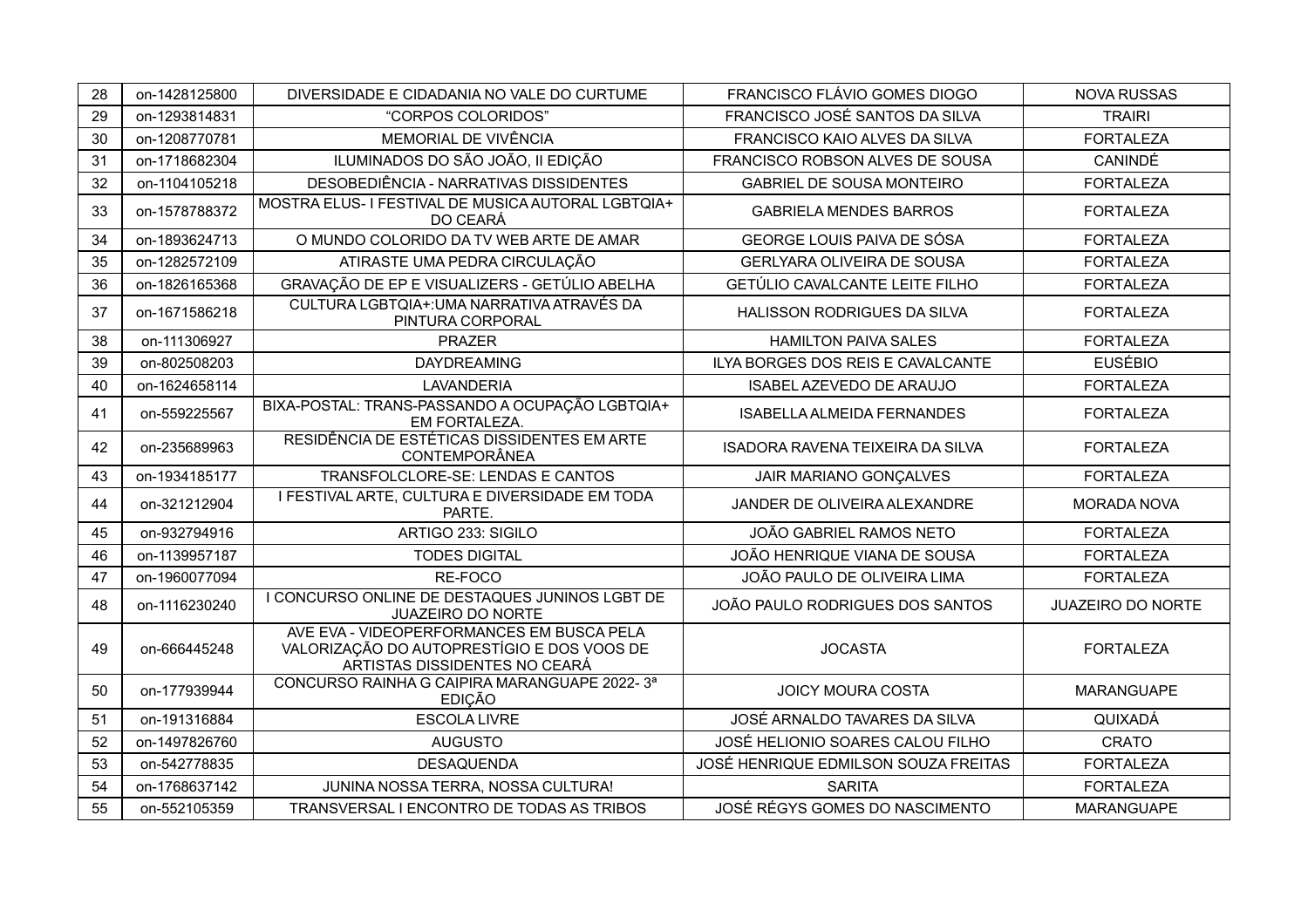| 56 | on-37123173                                                  | " ROLÊ DA DIVERSIDADE DO BAIRRO ELLERY- DIREITO E<br>ACOLHIMENTO COM ARTE"           | <b>JULIANNA FIRMINO LIMA</b>                                                 | <b>FORTALEZA</b>         |  |
|----|--------------------------------------------------------------|--------------------------------------------------------------------------------------|------------------------------------------------------------------------------|--------------------------|--|
| 57 | on-1002053486                                                | LIVRO: ÍSIS, COMO UM ESTADO DE ESPÍRITO                                              | <b>KAMILIS</b>                                                               | <b>LIMOEIRO DO NORTE</b> |  |
| 58 | on-643897899                                                 | ARTE DE TODXS NÓS                                                                    | KAYO FILIPE ALVES DA SILVA                                                   | <b>NOVA OLINDA</b>       |  |
| 59 | POÉTICAS DO CORPO: LITERATURA E RESISTÊNCIA<br>on-1932077984 |                                                                                      | <b>LARISSA TEIXEIRA MORAES DE</b><br>VASCONCELOS                             | <b>FORTALEZA</b>         |  |
| 60 | on-2114197084                                                | MOSTRA ITINERANTE DE CINEMA TRANS AFETIVO<br><b>LAYLA RODRIGUES COSTA</b>            |                                                                              | <b>FORTALEZA</b>         |  |
| 61 | on-78541256                                                  | AQUI POSSO SER VIADO                                                                 | <b>LEANDRO SARAIVA SENA</b>                                                  | <b>HIDROLÂNDIA</b>       |  |
| 62 | on-696910546                                                 | DE BURRA PRETA A RAIMUNDO: ITINERÁRIO DE UMA<br>HISTÓRIA SOTERRADA.                  | LUCAS VINÍCIUS DA SILVA LIMEIRA                                              | <b>FORTALEZA</b>         |  |
| 63 | on-12340961                                                  | DOCUMENTÁRIO: TRANSJUNINA: ARTE E VIDAS TRANS NO<br>SÃO JOÃO DO CEARÁ                | LUCIEUDO CHAVES DE SOUSA                                                     | <b>FORTALEZA</b>         |  |
| 64 | on-445133330                                                 | <b>SALVE RAINHA</b>                                                                  | LÚCIO FLÁVIO GONDIM DA SILVA                                                 | <b>FORTALEZA</b>         |  |
| 65 | on-794581981                                                 | EXPERIMENTAL SOBRE UMA GESTAÇÃO DE UM CASAL<br><b>TRANSCENTRADO</b>                  | LEO E ARIELLY VÃO TER UM BEBÊ - DOCUMENTÁRIO<br>LUÍS FERNANDO FERREIRA GOMES |                          |  |
| 66 | on-450893735                                                 | <b>DIVINA</b>                                                                        | MARCELLO EMILIANO PEREIRA GIRÃO                                              | <b>MORADA NOVA</b>       |  |
| 67 | on-174678201                                                 | <b>DIVAS VINTAGE</b>                                                                 | MARCELO HORTÊNCIO DE MEDEIROS                                                |                          |  |
| 68 | on-1076255848                                                | ALÉM DO ARCO ÍRIS                                                                    | <b>MARCIO GLEICE MATEUS ALVES</b>                                            | <b>MERUOCA</b>           |  |
| 69 | on-1943668848                                                | <b>REVERÊNCIA</b>                                                                    | MARCOS ANDRÉ VIDAL GIRÃO                                                     | <b>FORTALEZA</b>         |  |
| 70 | on-1860374174                                                | II SEMINÁRIO REGIONAL LGBTQI+SERTÃO DA<br>DIVERSIDADE: FORMAÇÃO, MOVIMENTO E CULTURA | MARCOS LENNON JUCÁ LOPES                                                     | <b>ITATIRA</b>           |  |
| 71 | on-104078280                                                 | POR QUE OS MENINOS NÃO USAM BATOM?                                                   | <b>MARCOS MENEZES MEDEIROS</b>                                               | <b>FORTALEZA</b>         |  |
| 72 | on-823198384                                                 | I SARAU DAS DIVERSIDADES DE SOBRAL                                                   | MARIA CLARA TELES DOURADO DE ARAGÃO                                          | <b>SOBRAL</b>            |  |
| 73 | on-1571977904                                                | CORAÇÃO NA GARGANTA - ENSAIO PARA FALAR DE<br><b>AFETOS</b>                          | <b>MARIA JOAQUINA CARLOS</b>                                                 | <b>JUAZEIRO DO NORTE</b> |  |
| 74 | on-956440757                                                 | CINE CLUBE CIDADANIA                                                                 | MARILIA GABRIELA FERREIRA DE SOSA                                            | <b>FORTALEZA</b>         |  |
| 75 | on-1847620827                                                | <b>PODPOC</b>                                                                        | MARLY PEREIRA DA CUNHA                                                       | <b>FORTALEZA</b>         |  |
| 76 | on-1611023950                                                | LABRYS: A REPRESENTATIVIDADE LÉSBICA NAS<br>HISTÓRIAS EM QUADRINHOS                  | MILENA FERNANDES CORREIA                                                     | <b>CAUCAIA</b>           |  |
| 77 | on-1052389937                                                | MUSEU DAS MULHERIDADES                                                               | MIRLLA VALNICE CÂMARA DE ARAÚJO                                              | <b>FORTALEZA</b>         |  |
| 78 | on-783158632                                                 | <b>BANDALHA</b>                                                                      | MISAEL DOS SANTOS ALVES                                                      | <b>FORTALEZA</b>         |  |
| 79 | on-1095970907                                                | CAMINHO PERFORMÁTICO URBANO - PELAS MARGENS DA<br><b>CAPITAL</b>                     | NATHÁLIA MOREIRA FIUZA                                                       | <b>FORTALEZA</b>         |  |
| 80 | on-1368852572                                                | DIVERSIDADE SE APRENDE DESDE A INFÂNCIA                                              | PAULA YEMANJÁ SILVA TORRES                                                   | <b>FORTALEZA</b>         |  |
| 81 | on-178141601                                                 | PURPURINADAS - 4ª TEMPORADA                                                          | <b>LETICIA BRAGA</b>                                                         | <b>FORTALEZA</b>         |  |
| 82 | on-332494761                                                 | <b>LITERATURA EM IMAGENS</b>                                                         | PEDRO HENRIQUE GONÇALVES DA SILVA                                            | <b>FORTALEZA</b>         |  |
| 83 | on-1950644271                                                | CAIO E LÉO - 20 ANOS                                                                 | RAFAEL MARTINS DE OLIVEIRA                                                   | <b>FORTALEZA</b>         |  |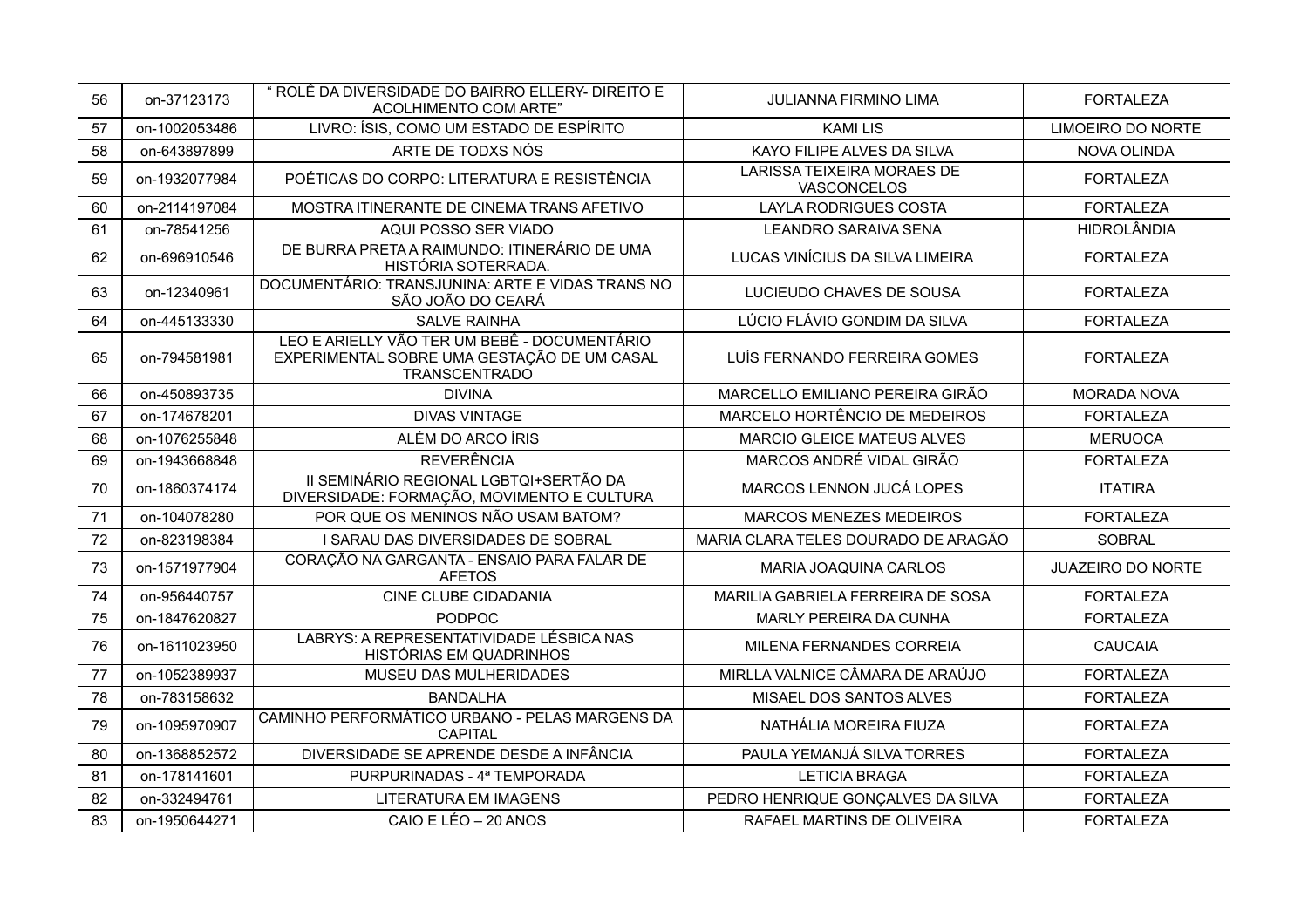| 84 | on-1241592882                                                                                                                                               | AMEM AS BIXAS E AS TRAVAS TAMBÉM<br>RAFAEL SOUSA SILVA                                                                                                               |                                                      | <b>FORTALEZA</b> |  |
|----|-------------------------------------------------------------------------------------------------------------------------------------------------------------|----------------------------------------------------------------------------------------------------------------------------------------------------------------------|------------------------------------------------------|------------------|--|
| 85 | on-615673620                                                                                                                                                | TRANSEDUCAÇÃO & ARTE: IR ALÉM, IR À TODES - AÇÕES<br>ARTÍSTICAS E CULTURAIS PARA O ENFRENTAMENTO DAS<br>OPRESSÕES À DIVERSIDADE, AO GÊNERO E À<br><b>SEXUALIDADE</b> | RAIMUNDO ATERLANE PEREIRA MARTINS                    |                  |  |
| 86 | CICLOS DE TRANSFORMAÇÃO: OFICINA E ATELIÊ DE<br>CRIAÇÃO DE MODA SUSTENTÁVEL E DIVERSIDADE DE<br>on-41824901<br>GÊNERO                                       |                                                                                                                                                                      | RANGEL COSTA MESSIAS<br><b>FORTALEZA</b>             |                  |  |
| 87 | on-1885013115                                                                                                                                               | <b>VER A RUA</b>                                                                                                                                                     | REGINALDO ALMEIDA DA SILVA                           | <b>PACATUBA</b>  |  |
| 88 | on-543769791                                                                                                                                                | BÁRBARA!                                                                                                                                                             | RODRIGO FERREIRA DE SOUSA                            | <b>FORTALEZA</b> |  |
| 89 | on-697767974                                                                                                                                                | EP (DES)EQUILÍBRIO<br>SAMUEL CORDEIRO DE SOUSA                                                                                                                       |                                                      | <b>CAUCAIA</b>   |  |
| 90 | ATRAVESSADA POR AGULHAS - DEBATES<br>COREOGRÁFICOS SOBRE A RELAÇÃO INSTITUCIONAL<br>on-942885979<br>CORPO-BICHA E CIDADE A PARTIR DA DANÇA SOBRE<br>SALTOS. |                                                                                                                                                                      | SERGIO ROBERTO CAVALCANTI DE MIRANDA<br><b>FILHO</b> | <b>FORTALEZA</b> |  |
| 91 | on-1158313385                                                                                                                                               | AS CARTAS QUE EU NÃO MANDEI(PARA O MEU EU MENINE)                                                                                                                    | SUZANA FIGUEIRA SILVA                                | <b>FORTALEZA</b> |  |
| 92 | on-816459051                                                                                                                                                | LIVRO: "PORTA ABERTA"                                                                                                                                                | <b>TATYANA MAIA HONÓRIO</b>                          | <b>BARBALHA</b>  |  |
| 93 | on-1195271780                                                                                                                                               | PROJETO BEZERRO                                                                                                                                                      | THALISON DOS SANTOS                                  | <b>FORTALEZA</b> |  |
| 94 | on-685269340                                                                                                                                                | PROJETO HEIDRUN                                                                                                                                                      | TIAGO MARQUES CAVALCANTE DA FONTOURA                 | <b>FORTALEZA</b> |  |
| 95 | on-791966214                                                                                                                                                | JANGURUSSU DA DIVERSIDADE                                                                                                                                            | TONY MARLY ALVES DA SILVA                            | <b>FORTALEZA</b> |  |
| 96 | on-2023507153                                                                                                                                               | CINECLUBE - DO QUERER                                                                                                                                                | VICTOR HUGO LEITE DE ARAÚJO                          | <b>FORTALEZA</b> |  |
| 97 | on-1696533810                                                                                                                                               | DIVERSOCAST 85                                                                                                                                                       | VINICIUS LIMA DE ALMEIDA                             | <b>FORTALEZA</b> |  |
| 98 | on-1967325612                                                                                                                                               | FABULAÇÃO E LINGUAGENS MINORITÁRIAS                                                                                                                                  | WESLEY MAGALHÃES VIANA<br><b>FORTALEZA</b>           |                  |  |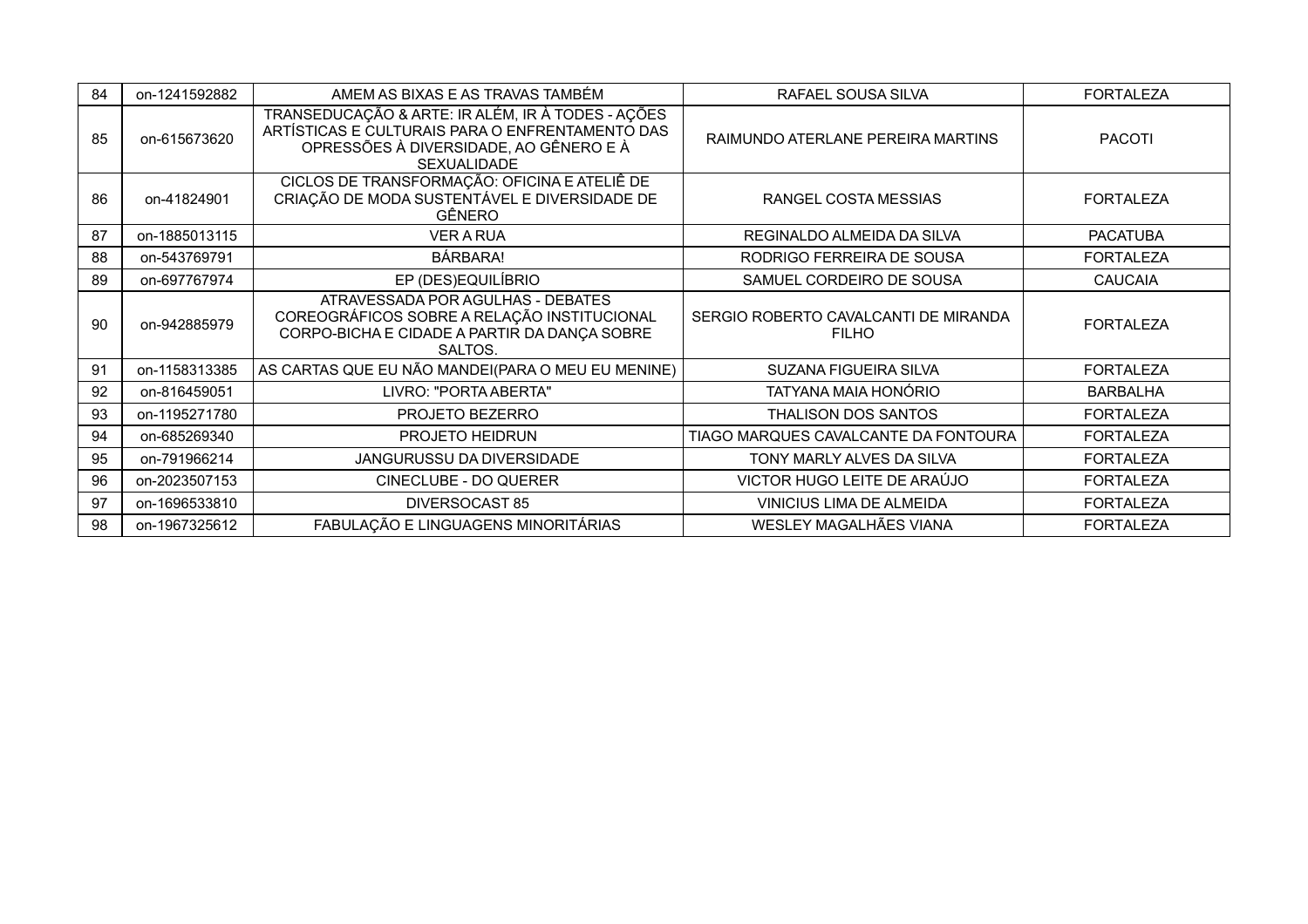



## **EDITAL CEARÁ DA CIDADANIA E DIVERSIDADE CULTURAL - LGBTQIA+ RESULTADO PRELIMINAR DA HABILITAÇÃO DA INSCRIÇÃO - DIVULGADO EM 30/03/2022**

|                | LISTA DE INABILITADOS |                                                                                                |                                            |                                    |                                                                                                               |  |
|----------------|-----------------------|------------------------------------------------------------------------------------------------|--------------------------------------------|------------------------------------|---------------------------------------------------------------------------------------------------------------|--|
|                |                       |                                                                                                | MEMÓRIA CULTURAL LGBTQIA+                  |                                    |                                                                                                               |  |
| $N^{\Omega}$   | Nº Inscrição          | Projeto                                                                                        | Proponente                                 | Município                          | Motivo da Inabilitação                                                                                        |  |
| 1              | on-1724651896         | PODCAST COMVIDA                                                                                | ELIDIANA CUNHA DE LIMA                     | <b>FORTALEZA</b>                   | Descumprimento da Ficha técnica (com<br>nome, função e breve currículo dos<br>integrantes) (obrigatório)      |  |
| $\overline{2}$ | on-1445867495         | RHAYSSA TERCEIRÃO: UMA HISTÓRIA DE<br>RESISTÊNCIA                                              | EMANUEL DE SOUSA ARAUJO                    | <b>TAMBORIL</b>                    | Descumprimento do Comprovante de<br>endereço atualizado nos últimos 3 meses<br>(obrigatório)                  |  |
| 3              | on-1561399723         | INTERFACE DA DIFICULDADE EM MANTER<br>A CULTURA DO REISADO E O<br>PRECONCEITO SEXUAL EXISTENTE | EVALDO ARAUJO NUNES                        | <b>JUAZEIRO DO</b><br><b>NORTE</b> | Descumprimento da Ficha técnica (com<br>nome, função e breve currículo dos<br>integrantes) (obrigatório)      |  |
| 4              | on-1502440808         | PROJETO: MISS GAY CRISTAL DE<br><b>FORTALEZA</b>                                               | <b>INGRID KAIANNY DOS</b><br><b>SANTOS</b> | <b>FORTALEZA</b>                   | Descumprimento da Ficha técnica (com<br>nome, função e breve currículo dos<br>integrantes) (obrigatório)      |  |
| 5              | on-226457334          | <b>BRUTA FLOR</b>                                                                              | JOSÉ EDSON CÃNDIDO ALVES                   | <b>FORTALEZA</b>                   | Descumprimento do Comprovante de<br>endereço atualizado nos últimos 3 meses<br>(obrigatório)                  |  |
|                |                       | PRODUÇÃO, CIRCULAÇÃO E DIFUSÃO DAS MANIFESTAÇÕES ARTÍSTICAS DE CULTURA LGBTQIA+ - GRUPO 1      |                                            |                                    |                                                                                                               |  |
| $N^{\Omega}$   | Nº Inscrição          | Projeto                                                                                        | Proponente                                 | <b>Município</b>                   | Motivo da Inabilitação                                                                                        |  |
|                | on-705581635          | AS VEZES A VIDA ATÉ PARECE UMA FESTA                                                           | ANDRÉ LUIS PEREIRA DA<br><b>SILVA</b>      | <b>FORTALEZA</b>                   | Descumprimento do Ações de Acessibilidade                                                                     |  |
| 2              | on-1986867454         | ANIMAQUEER - O TEATRO DE BONECOS E<br><b>AARTE QUEER</b>                                       | LOBOLALOBA                                 | <b>FORTALEZA</b>                   | Descumprimento do Declaração de<br>residência (caso o comprovante de<br>residência seja em nome de terceiros) |  |
| 3              | on-913647779          | MENINAS TRANS NAS LENTES DA<br><b>INCLUSÃO</b>                                                 | DÉBORAH FURTADO                            | <b>FORTALEZA</b>                   | Descumprimento do Ficha técnica (com<br>nome, função e breve currículo dos<br>integrantes) (obrigatório)      |  |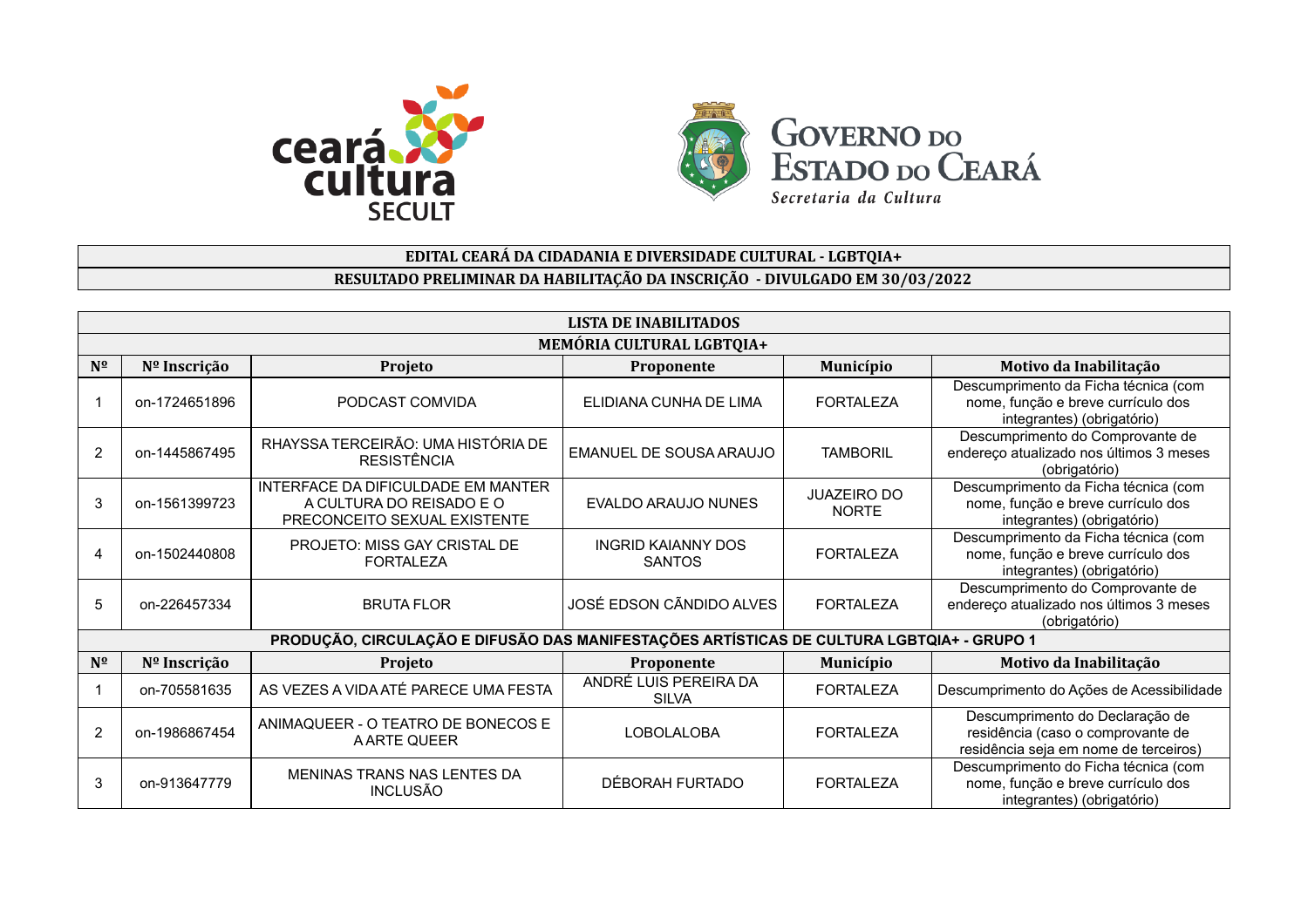| $\overline{4}$                                                                            | on-1978871727 | SIM, AQUI TEM DRAG QUEEN!                                                                                                              | <b>FRANCISCO EUDES BASÍLIO</b><br>DA SILVA FILHO  | ICÓ                                | Descumprimento do Currículo com histórico<br>de atuação artístico e/ou cultural nos últimos<br>02 (dois) anos (obrigatório)                                                             |  |  |  |  |
|-------------------------------------------------------------------------------------------|---------------|----------------------------------------------------------------------------------------------------------------------------------------|---------------------------------------------------|------------------------------------|-----------------------------------------------------------------------------------------------------------------------------------------------------------------------------------------|--|--|--|--|
| 5                                                                                         | on-756297915  | 3ª PARADA LGBT DE ITATIRA                                                                                                              | <b>FRANCISCO WESLEY CARLOS</b><br><b>SALES</b>    | <b>ITATIRA</b>                     | Descumprimento do Comprovante de<br>endereço atualizado nos últimos 3 meses<br>(obrigatório)                                                                                            |  |  |  |  |
| 6                                                                                         | on-1915124442 | <b>ALQUIMIA</b>                                                                                                                        | JOÃO PEDRO GUERRA DE<br><b>MELO</b>               | <b>FORTALEZA</b>                   | Descumprimento do Ficha técnica (com<br>nome, função e breve currículo dos<br>integrantes) (obrigatório)                                                                                |  |  |  |  |
| $\overline{7}$                                                                            | on-1380062715 | TEMPORADA DO PROGRAMA FÉ, CAFÉ E<br>AXÉ - A IDENTIDADE DE GÊNERO NOS<br>TERREIROS.                                                     | JOSÉ HENRIQUE DE SOUSA<br><b>DOS ANJOS</b>        | <b>FORTALEZA</b>                   | Descumprimento do RG e CPF (obrigatório)                                                                                                                                                |  |  |  |  |
| 8                                                                                         | on-1946029889 | MSG - MODA SEM GÊNERO, E FATORES<br>SOCIAIS.                                                                                           | LEOZIVAN DOMINGOS DE<br><b>SOUSA</b>              | <b>FORTALEZA</b>                   | Descumprimento do Pessoa física (maior de<br>18 anos, residente e domiciliada no estado<br>do Ceará) (obrigatório)                                                                      |  |  |  |  |
| 9                                                                                         | on-2110208321 | SOU EU                                                                                                                                 | LUKAS NÓBREGA DA COSTA                            | <b>FORTALEZA</b>                   | Descumprimento do Declaração de<br>residência (caso o comprovante de<br>residência seja em nome de terceiros)                                                                           |  |  |  |  |
| 10                                                                                        | on-781779354  | <b>REVOADA</b>                                                                                                                         | MARIA DE FÁTIMA DE<br><b>FREITAS DA SILVA</b>     | QUIXERAMOBIM                       | Descumprimento do Comprovante de<br>endereço atualizado nos últimos 3 meses<br>(obrigatório)                                                                                            |  |  |  |  |
| 11                                                                                        | on-604124808  | NOSSAS CORPAS LGBTQIA+ PODEM<br>BRINCAR: II MATANÇA DO BUMBA MEU BOI<br><b>CANARINHO</b>                                               | <b>HESSE SANTANA</b>                              | <b>FORTALEZA</b>                   | Descumprimento do Ficha técnica (com<br>nome, função e breve currículo dos<br>integrantes) (obrigatório)                                                                                |  |  |  |  |
| 12                                                                                        | on-1577542633 | ELAS, PRESENTE! (WEB SÉRIE)                                                                                                            | <b>MARIETA RIOS NOGUEIRA DE</b><br><b>FREITAS</b> | <b>PINDORETAMA</b>                 | Descumprimento: Comprovante de endereço<br>atualizado nos últimos 3 meses (obrigatório),<br>Declaração de residência (caso o<br>comprovante de residência seja em nome de<br>terceiros) |  |  |  |  |
| 13                                                                                        | on-493638934  | VIDAS EM LUTA NOS TERREIROS: "FECHEM<br>OS CORPOS" CONTRA LGBTFOBIA E<br>"ABRAM OS CAMINHOS" PARA A<br>TOLERÂNCIA RELIGIOSA NA UMBANDA | <b>MARILYN KAY NATIONS</b>                        | <b>FORTALEZA</b>                   | Descumprimento do Currículo com histórico<br>de atuação artístico e/ou cultural nos últimos<br>02 (dois) anos (obrigatório)                                                             |  |  |  |  |
| 14                                                                                        | on-1290299527 | MALDITA INQUISIÇÃO                                                                                                                     | SAFRA BOHEME                                      | CAMOCIM                            | Descumprimento do Currículo com histórico<br>de atuação artístico e/ou cultural nos últimos<br>02 (dois) anos (obrigatório)                                                             |  |  |  |  |
| 15                                                                                        | on-1573194515 | A CENA TEATRAL LGBTQIA+ NO SERTÃO<br><b>CENTRAL</b>                                                                                    | THIAGO LOPES LESSA                                | QUIXADÁ                            | Descumprimento do Comprovante de<br>endereço atualizado nos últimos 3 meses<br>(obrigatório)                                                                                            |  |  |  |  |
| PRODUÇÃO, CIRCULAÇÃO E DIFUSÃO DAS MANIFESTAÇÕES ARTÍSTICAS DE CULTURA LGBTQIA+ - GRUPO 2 |               |                                                                                                                                        |                                                   |                                    |                                                                                                                                                                                         |  |  |  |  |
| $n^{\underline{o}}$                                                                       | Nº Inscrição  | Projeto                                                                                                                                | Proponente                                        | Município                          | Motivo da Inabilitação                                                                                                                                                                  |  |  |  |  |
| $\mathbf 1$                                                                               | on-76696880   | DANÇAS DE ENFRENTAMENTO                                                                                                                | ALYSSON AMANCIO DE<br>SOUZA                       | <b>JUAZEIRO DO</b><br><b>NORTE</b> | Descumprimento do Ficha técnica (com<br>nome, função e breve currículo dos<br>integrantes) (obrigatório)                                                                                |  |  |  |  |